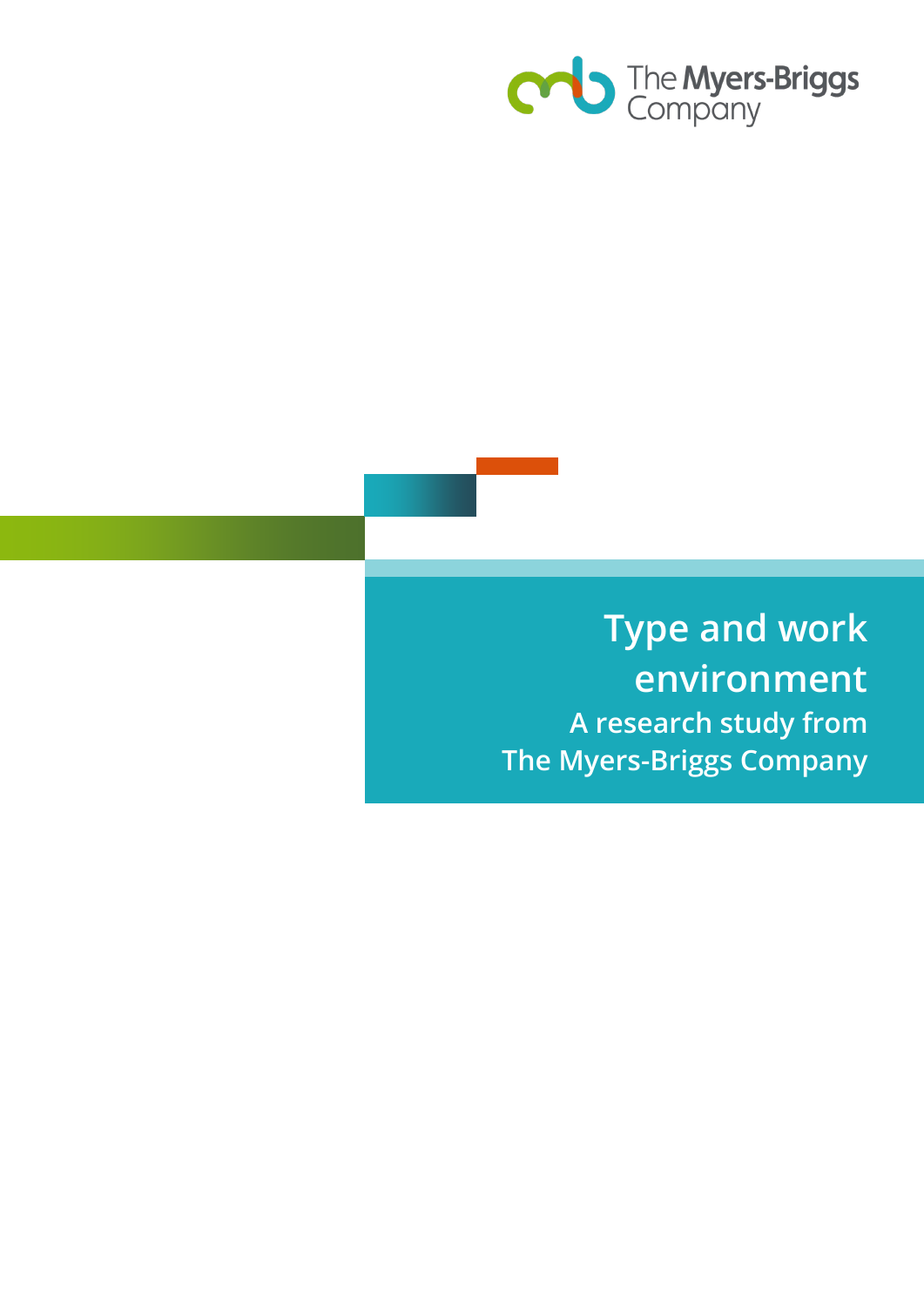# **Contents**

| <b>Executive summary</b>                           | $\overline{2}$ |
|----------------------------------------------------|----------------|
| Introduction and methodology                       | 3              |
| Introduction                                       | 3              |
| Data collection                                    | 3              |
| <b>Results</b>                                     | $\overline{4}$ |
| The sample                                         | $\overline{4}$ |
| Actual and ideal office environment                | 7              |
| Satisfaction and happiness at work                 | 9              |
| Personalizing the work area                        | 11             |
| Aspects of the work environment                    | 13             |
| Applying the results of the research               | 17             |
| Environmental factors leading to happier people    | 17             |
| Introverts, job satisfaction and open-plan offices | 20             |
| References                                         | 22             |
| Appendices                                         | 23             |
| Appendix 1: Respondent comments                    | 23             |

Research study designed by: John Hackston, Head of Thought Leadership, The Myers-Briggs Company

© Copyright 2015, 2019 The Myers-Briggs Company and The Myers-Briggs Company Limited.

® MBTI, Myers-Briggs, Myers-Briggs Type Indicator, the MBTI logo and The Myers-Briggs Company logo are trademarks or registered trademarks of The Myers & Briggs Foundation in the United States and other countries.

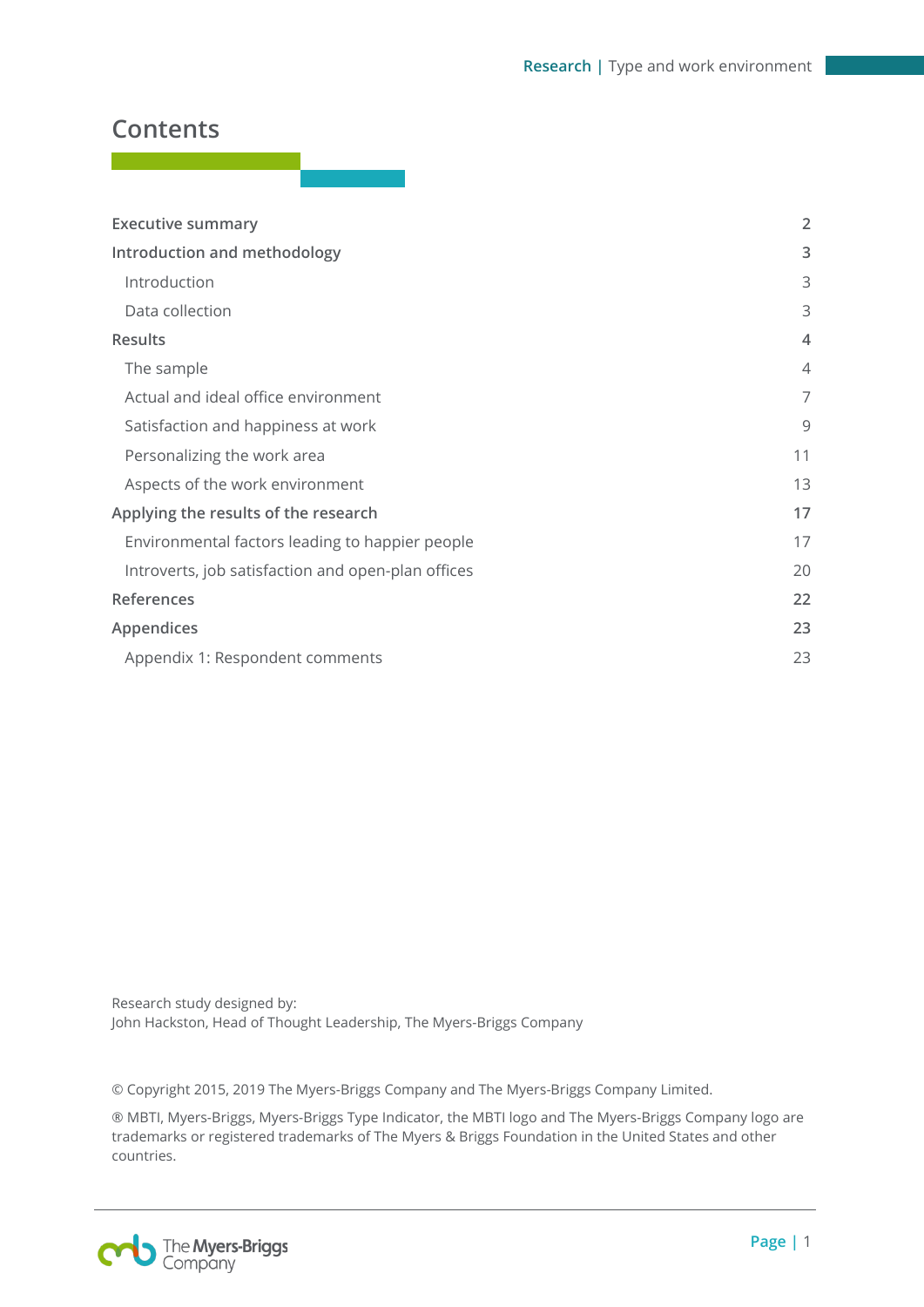# <span id="page-2-0"></span>**Executive summary**

This report describes the results of a survey into the relationships between psychological type and the office environment. With the increasing prevalence of open-plan offices, desk-sharing and hot-desking, concerns are often raised that the modern office may not be a comfortable environment for people of some type preferences. We were interested in finding out more about the links between type and the environment, and to explore type differences in issues such as:

- Preferred or ideal working environment
- Satisfaction and happiness at work and how this is affected by the work environment
- $\blacksquare$  Personalization of the work area
- Likes and dislikes within the work environment.

We created an online survey, where participants were asked to give their MBTI® best-fit type and some demographic information, and to answer questions about their work environment. Three hundred and eleven people took part. The results showed that:

- Though many respondents actually worked in some form of open-plan office environment, most would prefer a small shared office or private office
- Those who worked in a private office were significantly more likely to rate themselves as satisfied or very satisfied with their working environment
- People who were not allowed to personalize their work area were less satisfied with their work environment and had lower job satisfaction
- Some features of the workplace were desired by almost everyone. These included people having their own desk and working area, having well-designed workplaces and having 'quiet areas' available. Others, such as desk-sharing or hot-desking, were disliked by most people.
- A number of differences were found between people of different type preferences. This was most clear between Extraverts and Introverts, and between those with a Judging and a Perceiving preference. However, Thinking–Feeling differences and Sensing–Intuition differences were also shown
- When compared with trends in office design, many of the E–I differences may tend to favor Extraverts in the workplace. This was reflected in the results of the survey, where, on average, Extraverts reported significantly higher levels of job satisfaction and happiness at work than did Introverts. There are however ways in which these effects can be improved.

The results suggest a number of strategies for organizing and designing offices that should help all types work effectively, as well as particular features to avoid or promote for individual types. These are outlined in the report that follows.

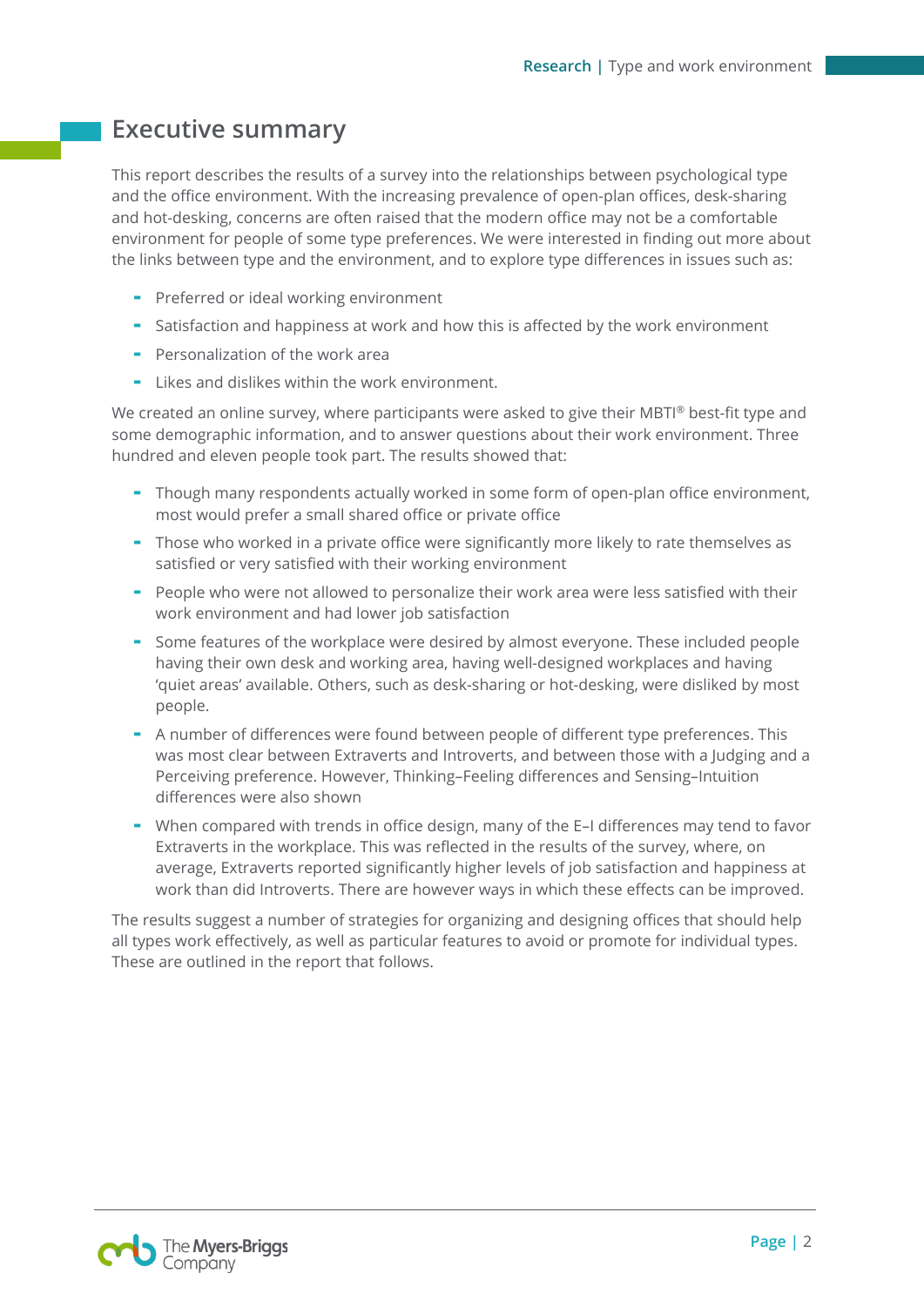# <span id="page-3-0"></span>**Introduction and methodology**

## <span id="page-3-1"></span>**Introduction**

One of the exercises that's used to help Extraverts and Introverts understand each other better goes like this:

- Separate the group into Extraverts and Introverts
- Ask both groups to draw their ideal office environment on a flipchart
- Compare the results.

Typically, there are quite clear differences between what the Es and the Is draw.

In the past, links have been made between type and the working environment. For example, The Negotiable Environment (Williams, Armstrong, & Malcolm, 1985) discussed office layout and allied factors in MBTI® terms, and the Environmental Personality Type Assessment attempted to 'type' the workplace (Salter, 1995). More recently, concerns have been raised about the impact of the modern office environment on Introverts in particular (Cain, 2012). Open-plan offices have become the norm, and desk-sharing, hot-desking and similar arrangements are becoming commonplace. Such environments may inhibit well-being and productivity for some types.

We were interested in finding out more about the links between type and the environment, and exploring type differences in issues such as:

- Preferred or ideal working environment
- Satisfaction and happiness at work and how this is affected by the work environment
- $\blacksquare$  Personalization of the work area
- Likes and dislikes within the work environment

By investigating these issues, we hoped to identify ways in which we could help organizations adapt the office to individuals, and help individuals adapt to life in the office.

## <span id="page-3-2"></span>**Data collection**

To carry out the study, we created an online survey. Participants were asked to give their MBTI best-fit (validated) type and some demographic information. In addition, they completed a number of questions about their office environment, including:

- Actual and ideal work environments
- Degree of satisfaction with their work environment and their work
- Personalization of their work environment
- A short questionnaire covering a range of aspects of their work environment

The survey was publicized to type users on LinkedIn, our company website and direct communication to our workshop participants. In total, 311 people completed the survey.

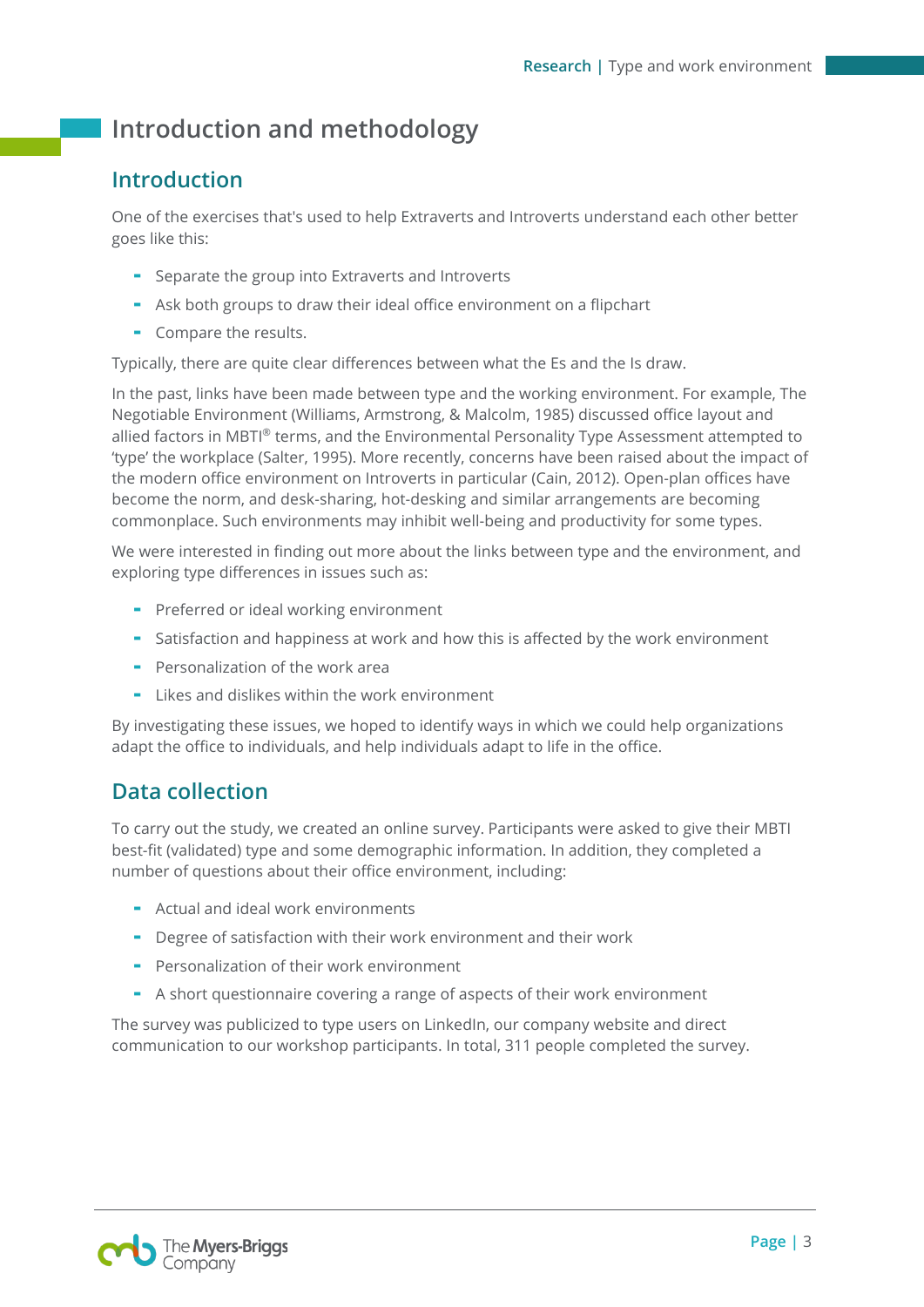# <span id="page-4-0"></span>**Results**

# <span id="page-4-1"></span>**The sample**

## **Group demographics**

71% of the group were female, with 29% male. Age ranged from 22 to 79 years, with an average (mean) age of 47 years:



Most of the group had a role in HR/development, education or consultancy. The majority were self-employed or worked for a professional or educational services organization.



The Myers-Briggs Company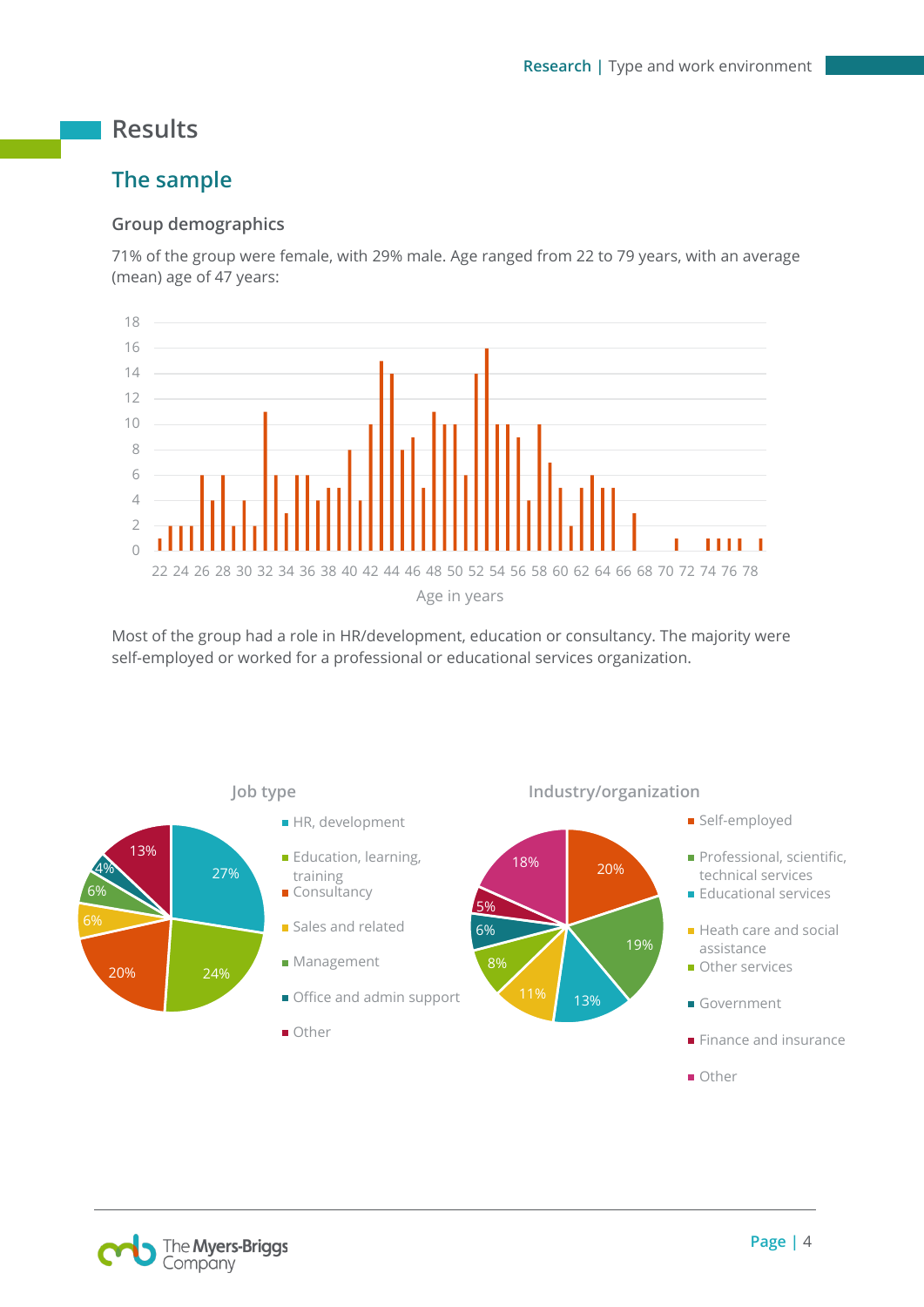

Job level varied from employee up to executive/owner. The majority worked principally in the UK.

The makeup of the group reflects the demographics of those likely to be most interested in type and in type research.

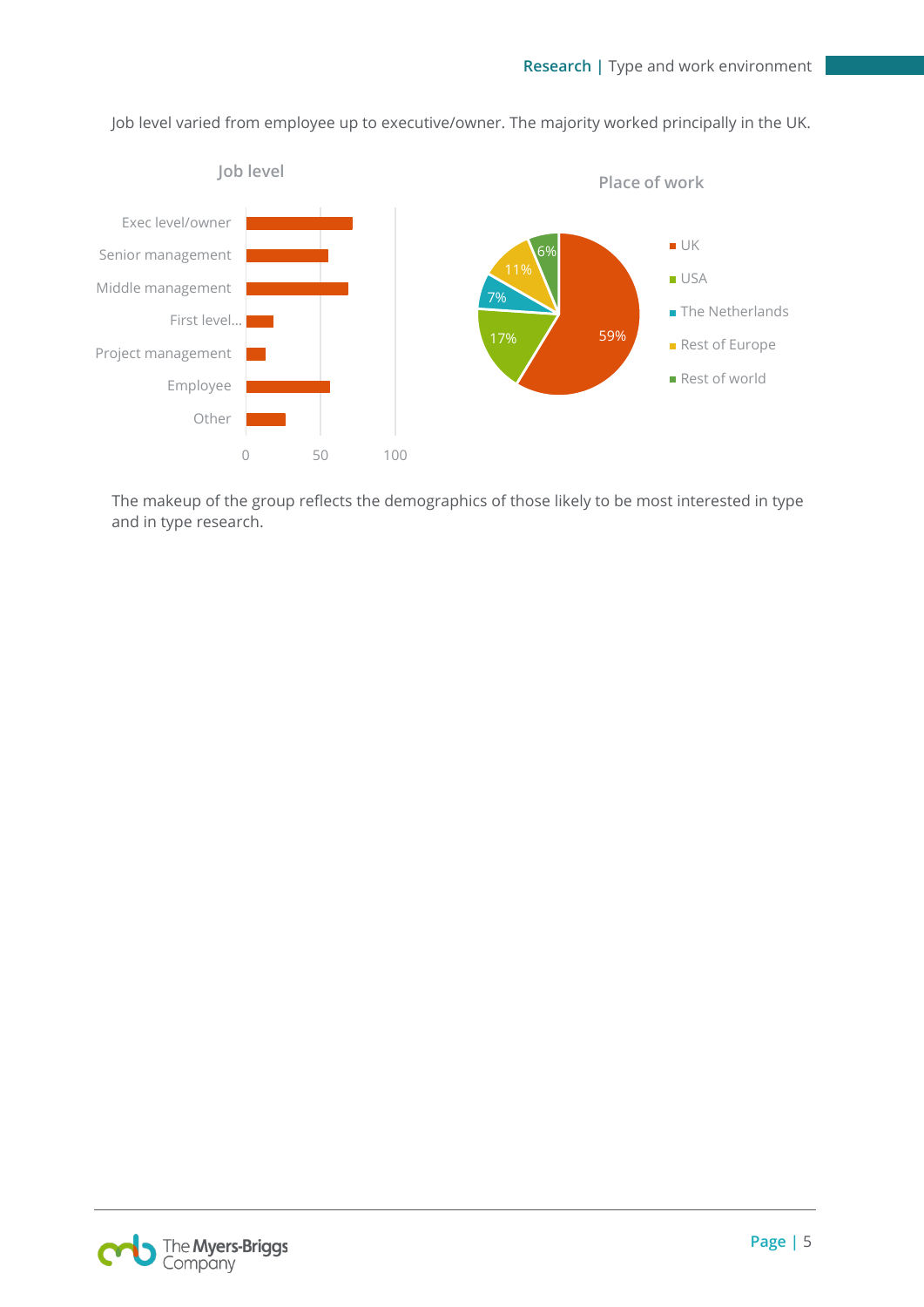## **Type distribution**

A type table for the group is shown below:

| <b>ISTJ</b><br>$N=24$<br>7.7%<br>SSR=0.56 | <b>ISFJ</b><br>$N=14$<br>4.5%<br>SSR=0.35 | <b>INFJ</b><br>$N=18$<br>5.8%<br>SSR=3.41     | <b>INTJ</b><br>$N=24$<br>7.7%<br>SSR=5.50 | <b>Type</b><br>E      | N<br>166<br>145   | %<br>53.4<br>46.6    |
|-------------------------------------------|-------------------------------------------|-----------------------------------------------|-------------------------------------------|-----------------------|-------------------|----------------------|
| <b>ISTP</b><br>$N=18$<br>5.8%<br>SSR=0.91 | <b>ISFP</b><br>$N=9$<br>2.9%<br>SSR=0.64  | <b>INFP</b><br>$N=21$<br>6.7%<br>$SSR = 2.13$ | <b>INTP</b><br>$N=17$<br>5.4%<br>SSR=2.29 | S<br>N<br>$\mathsf T$ | 135<br>176<br>163 | 43.4<br>56.6<br>52.4 |
| <b>ESTP</b><br>$N=20$<br>6.4%<br>SSR=1.10 | <b>ESFP</b><br>$N=23$<br>7.4%<br>SSR=0.85 | <b>ENFP</b><br>$N = 33$<br>10.6%<br>SSR=1.68  | <b>ENTP</b><br>$N=28$<br>9.0%<br>SSR=3.21 | F<br>J<br>P           | 148<br>142<br>169 | 47.6<br>45.7<br>54.3 |
| <b>ESTJ</b><br>$N=14$<br>4.5%<br>SSR=0.43 | <b>ESFJ</b><br>$N=13$<br>4.2%<br>SSR=0.33 | <b>ENFJ</b><br>$N=17$<br>5.4%<br>SSR=1.96     | <b>ENTJ</b><br>$N=18$<br>5.8%<br>SSR=2.00 |                       |                   |                      |

(NOTE: The SSR (self selection ratio) shows how common each type is in the sample, compared to a reference group. We compared the sample to the UK general population. To calculate the SSR, the percentage of each type in the sample is divided by the percentage of that type in the general population. Types with an SSR greater than 1 are over-represented; types with an SSR less than 1 are under-represented.)

In our respondents, the most common type is ENFP, with 10.6% of the total. Compared with the general population, there is an over-representation of people with an Intuition preference, and to a lesser extent of those with a Perceiving preference. These differences reflect how type practitioners as a whole tend to differ from the general population (The Myers-Briggs Company, formerly OPP Ltd, 2011).

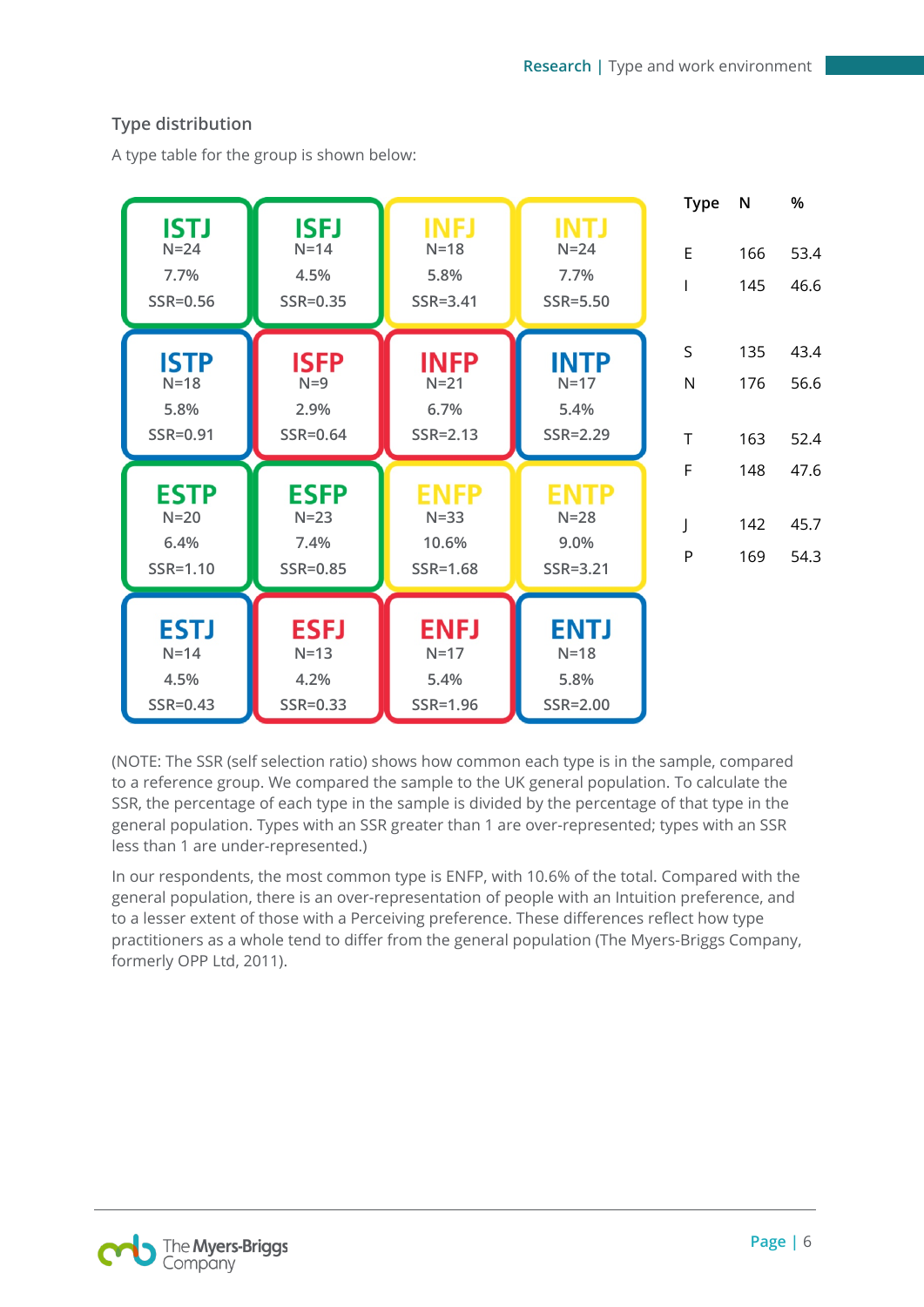## <span id="page-7-0"></span>**Actual and ideal office environment**

## **Overall findings**

Many respondents worked in some form of open-plan office environment. However, most would prefer a small shared office or a private office:



Older respondents were more likely than younger respondents both to have and to prefer a private office or a home office. There were no significant gender differences.

Comparing office environment with satisfaction, those who worked in a private office were significantly more likely to rate themselves as satisfied or very satisfied with their working environment than any other group.



■ % 'Satisfied' or 'Very satisfied'

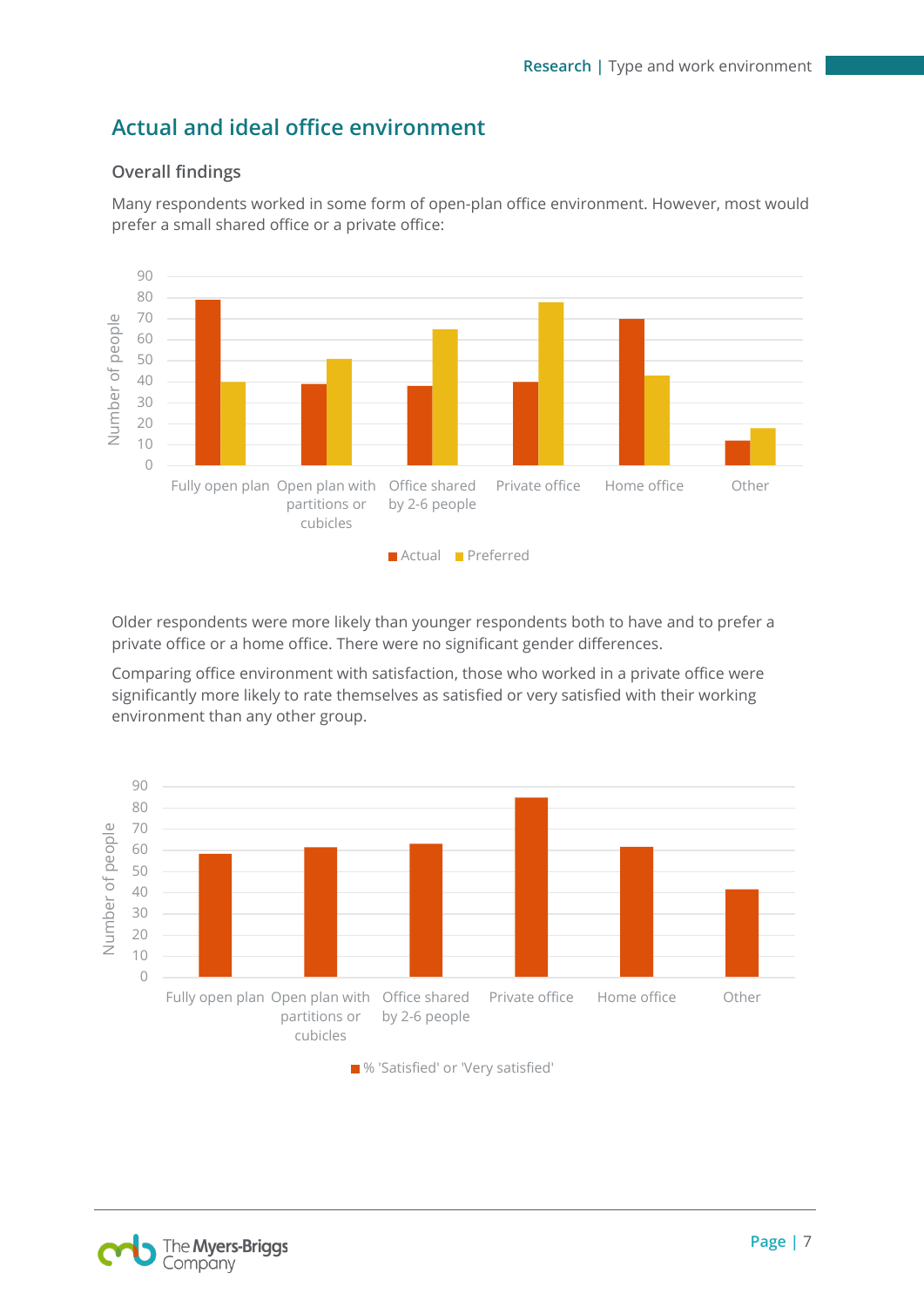Those working in open-plan offices have relatively low levels of satisfaction. There is also a large discrepancy between the number of people actually working in an open-plan office, and the number who would prefer to work in this way. This is not surprising given the results of previous research. This has shown, for example, that open-plan offices are rated lower in terms of environmental quality (Kim & de Dear, 2013), and are particularly disliked by people with more demanding jobs (Hedge, 1982).

The results also suggest that the link between work environment and satisfaction and happiness at work operates differently for Extraverts and Introverts. Introverts who work in fully or partially open plan offices reported significantly lower levels of job satisfaction, and happiness at work, than did Extraverts working in the same environment.

### **Type differences**

There were no significant differences in type in terms of people's actual working environment (presumably because an office layout is imposed rather than chosen).

However, there was a clear and statistically significant E–I difference when it came to their ideal working environment. Introverts were more likely than Extraverts to prefer a private office or home office. Extraverts were particularly likely to prefer a small shared office. Though open-plan offices were not preferred by a majority of either Extraverts or Introverts, Extraverts were significantly more likely to put this as a preference than Introverts.



No other preference pair showed a significant difference.

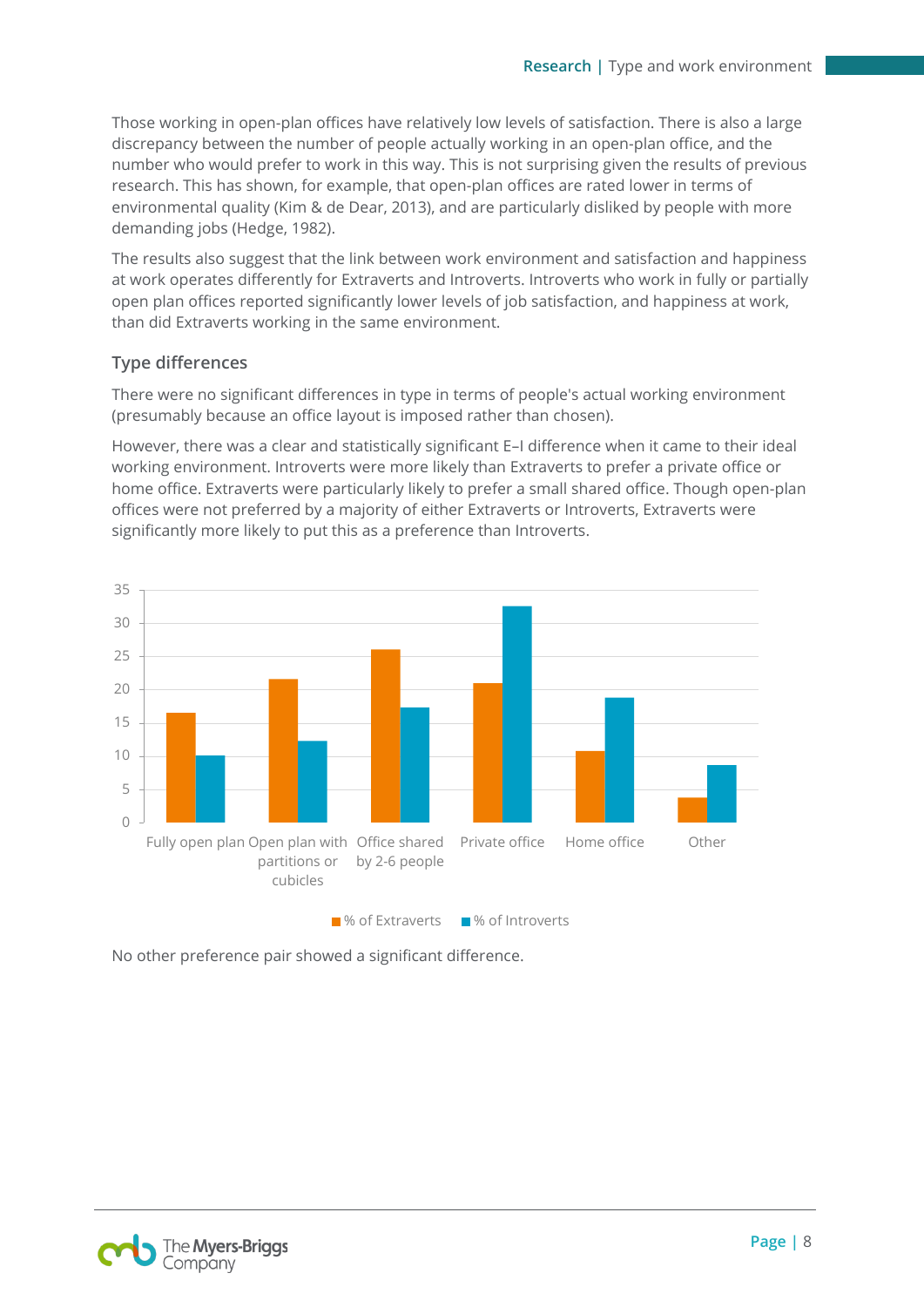# <span id="page-9-0"></span>**Satisfaction and happiness at work**

## **Overall levels of satisfaction and happiness**

Respondents were asked three questions relating to satisfaction and happiness at work. Most of the group responded positively:

- 'How satisfied are you with your work or office environment' two thirds of the group said they were either 'satisfied' or 'very satisfied'
- 'I have a great deal of job satisfaction' 79% 'agreed' or 'strongly agreed'
- 'I'm very happy at work' 72% 'agreed' or 'strongly agreed'.

### **Group differences**

There were, however, some individual differences in job satisfaction and happiness at work. A number of factors appeared to contribute here:

| <b>Factor</b>                                                                      | <b>Satisfaction with</b><br>work environment                                           | <b>Job satisfaction</b>                      | <b>Happiness at work</b> |  |
|------------------------------------------------------------------------------------|----------------------------------------------------------------------------------------|----------------------------------------------|--------------------------|--|
| Age                                                                                | No relationship                                                                        | Older people are<br>more positive            | No relationship          |  |
| <b>Organization type</b>                                                           | No relationship                                                                        | Self-employed are more positive              |                          |  |
| Job level                                                                          | No relationship                                                                        | Those in higher level are jobs more positive |                          |  |
| <b>Actual office</b><br>environment                                                | Private or home<br>office = more<br>satisfied                                          | No relationship                              |                          |  |
| No. of people at<br>work                                                           | Those at workplaces with fewer people are more positive                                |                                              |                          |  |
| No. of personal<br><b>items</b>                                                    | More items $=$ greater<br>satisfaction for T                                           | No relationship                              | No relationship          |  |
| Has personal items<br>because "someone<br>cared enough to give<br>you the item(s)" | More likely to be<br>chosen by those<br>more satisfied with<br>the work<br>environment | No relationship                              | No relationship          |  |
| Not allowed to<br>personalize work<br>area                                         | Less satisfied with<br>the work<br>environment                                         | Lower job<br>satisfaction                    | No relationship          |  |

There were no significant type differences in terms of overall satisfaction with the work environment. However, on average, Extraverts reported significantly higher levels of job satisfaction and happiness at work than Introverts. 85% of Extraverts, but only 73% of Introverts, agree or strongly agree with the statement "I have a great deal of job satisfaction". 81% of Extraverts, but only 61% of Introverts, agree or strongly agree with the statement "I'm very happy at work".

Introverts were more likely than Extraverts to disagree with both statements.

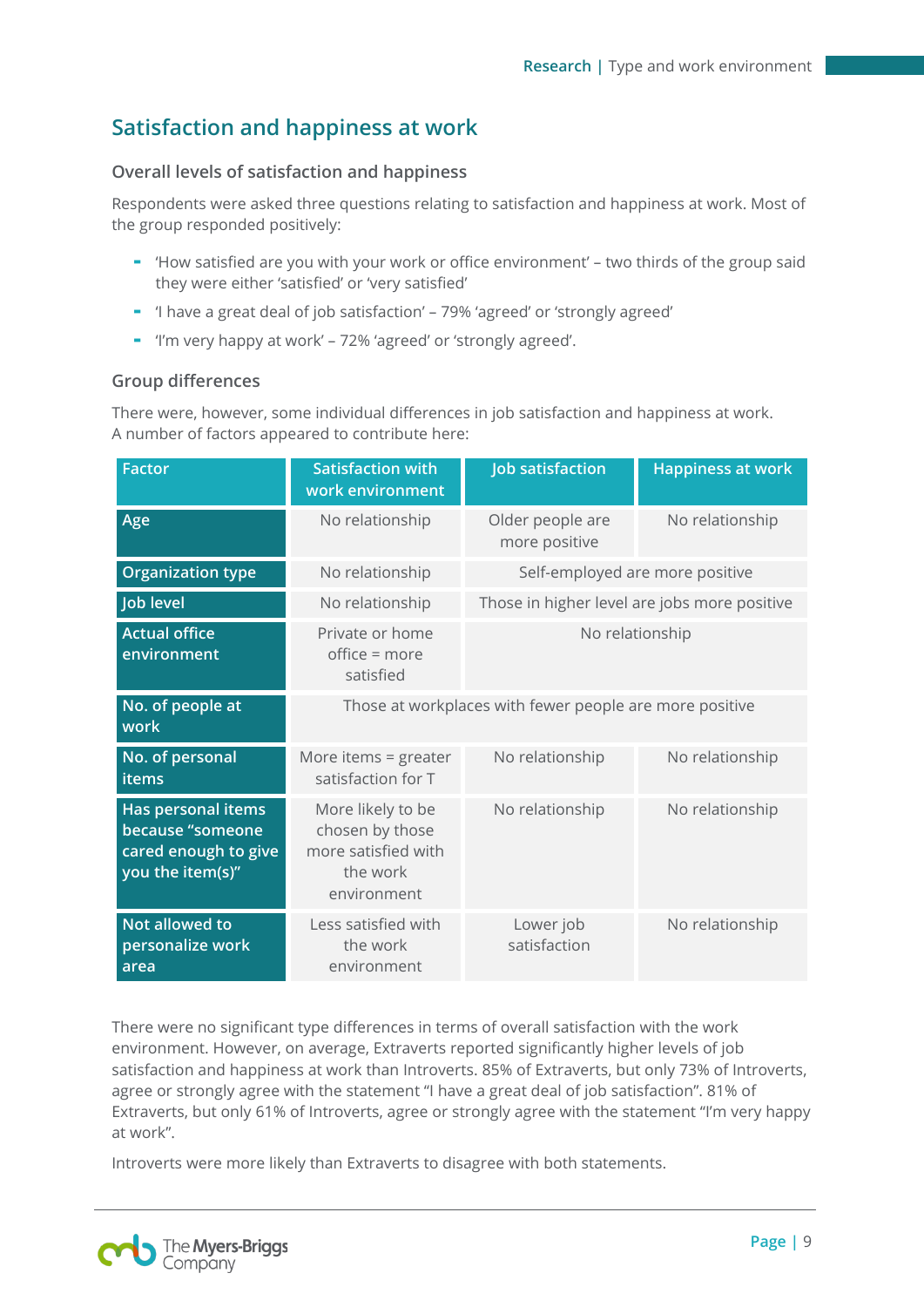

Looking in more detail at the factors that might affect job satisfaction, Introverts (but not Extraverts) were more likely to report higher levels of job satisfaction if they were in a workplace with smaller numbers of people. In general, the happier and more satisfied Introverts were more likely to agree with the following statements:

- I'm happy where I am in my workplace. I wouldn't want to move to another part of the office
- I find that I need lots of storage space

And less likely to agree with the following statements:

- When I'm working at my computer, I'll often wear headphones
- It bothers me when someone has a bigger desk, a better location or a newer computer than I do

These statements were neutral for Extraverts. It may be that less happy and less satisfied Introverts become more distracted by their work environment.

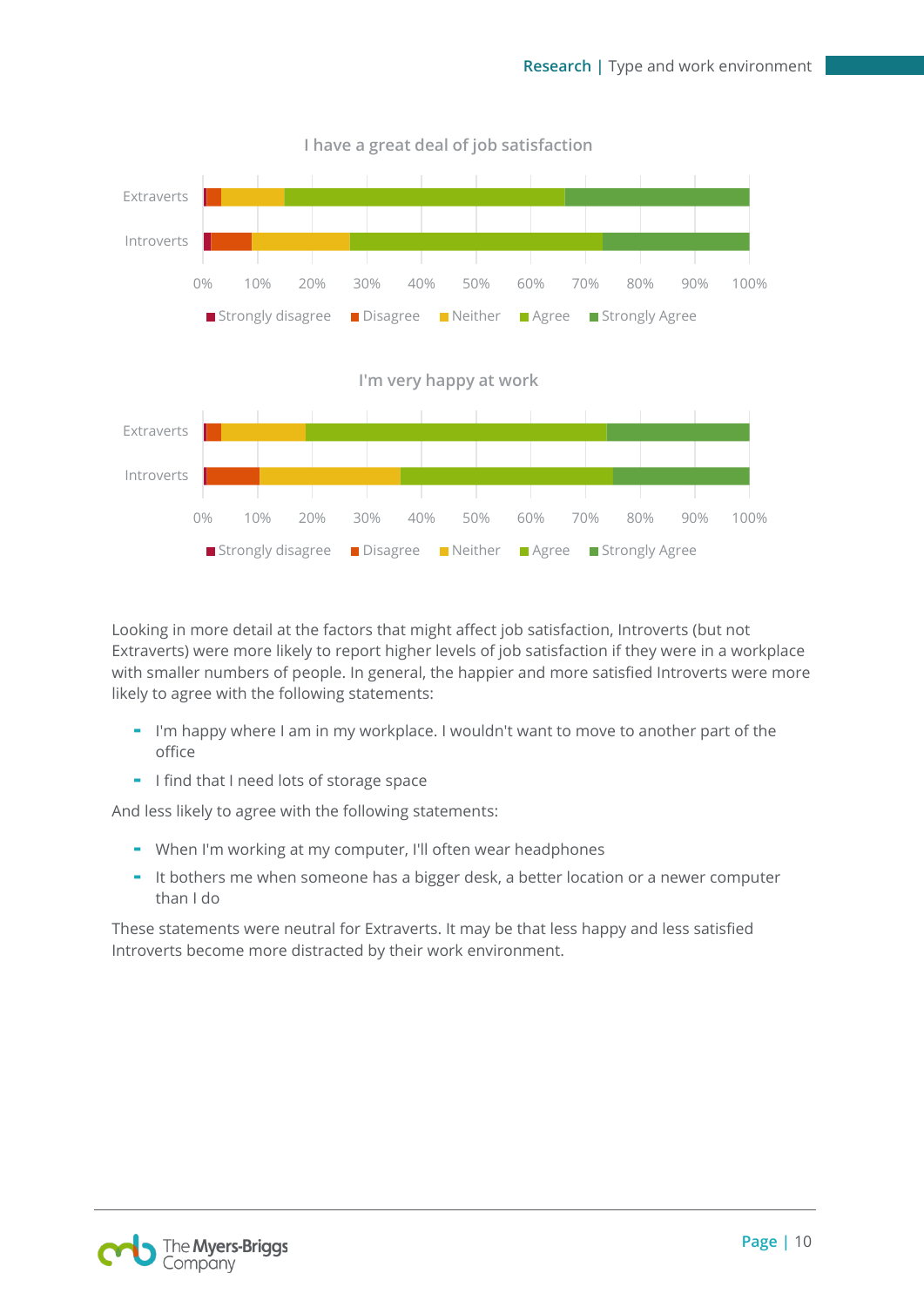# <span id="page-11-0"></span>**Personalizing the work area**

## **Personalization and well-being**

Previous research (Wells, 2000) has suggested that there is a link between personalization and well-being. This was borne out by our research, which found that those who were not allowed to personalize their work area were less satisfied with their work environment, and reported lower levels of job satisfaction than those who were. For those a Thinking preference, those with more personal items in their work area were more satisfied with their work environment.

### **Reasons for personalizing the work area**

18 people (6% of the group) were not allowed to personalize their work area. For the remainder, there was a wide range in the number of personal items kept to hand, from 0 to 41, with an average (median) of 3 items.

Recent research has suggested that individuals have a wide range of reasons for personalizing their workplace (Byron & Laurence, 2015). In our group, the most common reasons for personalization – each chosen by over 30% of respondents – were "Because someone cared enough to give you the item(s)" and "To remind you of your home and/or family".



### **Reason for personalizing the work area**

Percentage choosing each reason

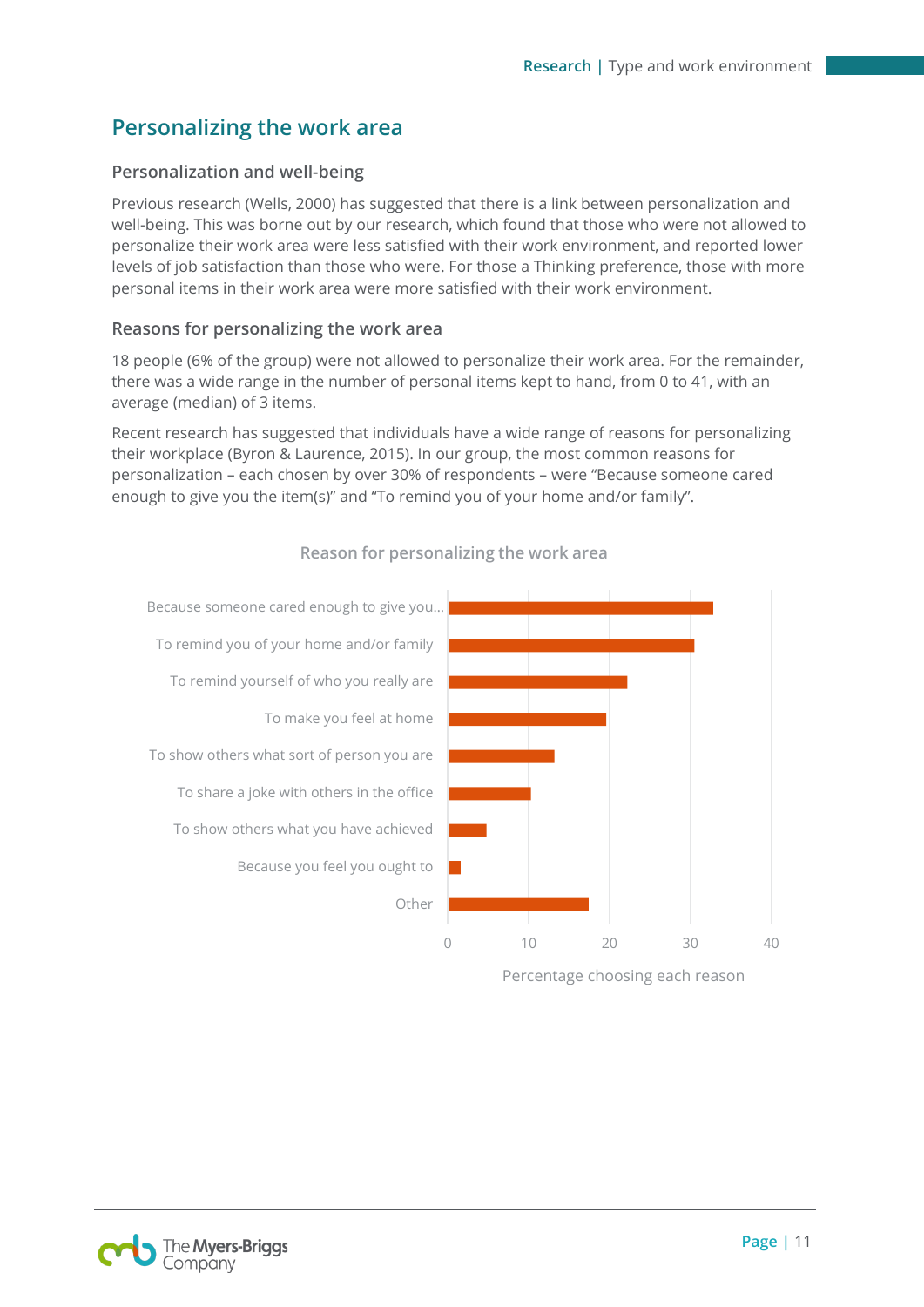## **Type differences**

There were no type differences in the total number of personal items, although those with a Thinking preference were more likely to have no personal items at all. Interestingly, there is a significant correlation (r=0.23. significant at the 1% level) between the number of personal items and satisfaction with the working environment for those with a Thinking preference.

This correlation does not exist for those with a Feeling preference. It may be that those with a Thinking preference do not always see the need to personalize their work area – but that when they do, and do so comprehensively, they become more satisfied with their work environment.

There were some type differences in the reasons chosen for personalization:

- Feeling types were more likely than Thinking types to choose "Because someone else cared enough to give you the item(s)" and "To remind yourself of who you really are"
- SF individuals were more likely than others to choose "Because someone else cared enough to give you the item(s)", "To show others what sort of person you are" and "To show others what you have achieved"
- Those with dominant extraverted Feeling were the most likely to choose "To make you feel at home". Extraverted Thinking types were particularly unlikely to pick this reason.

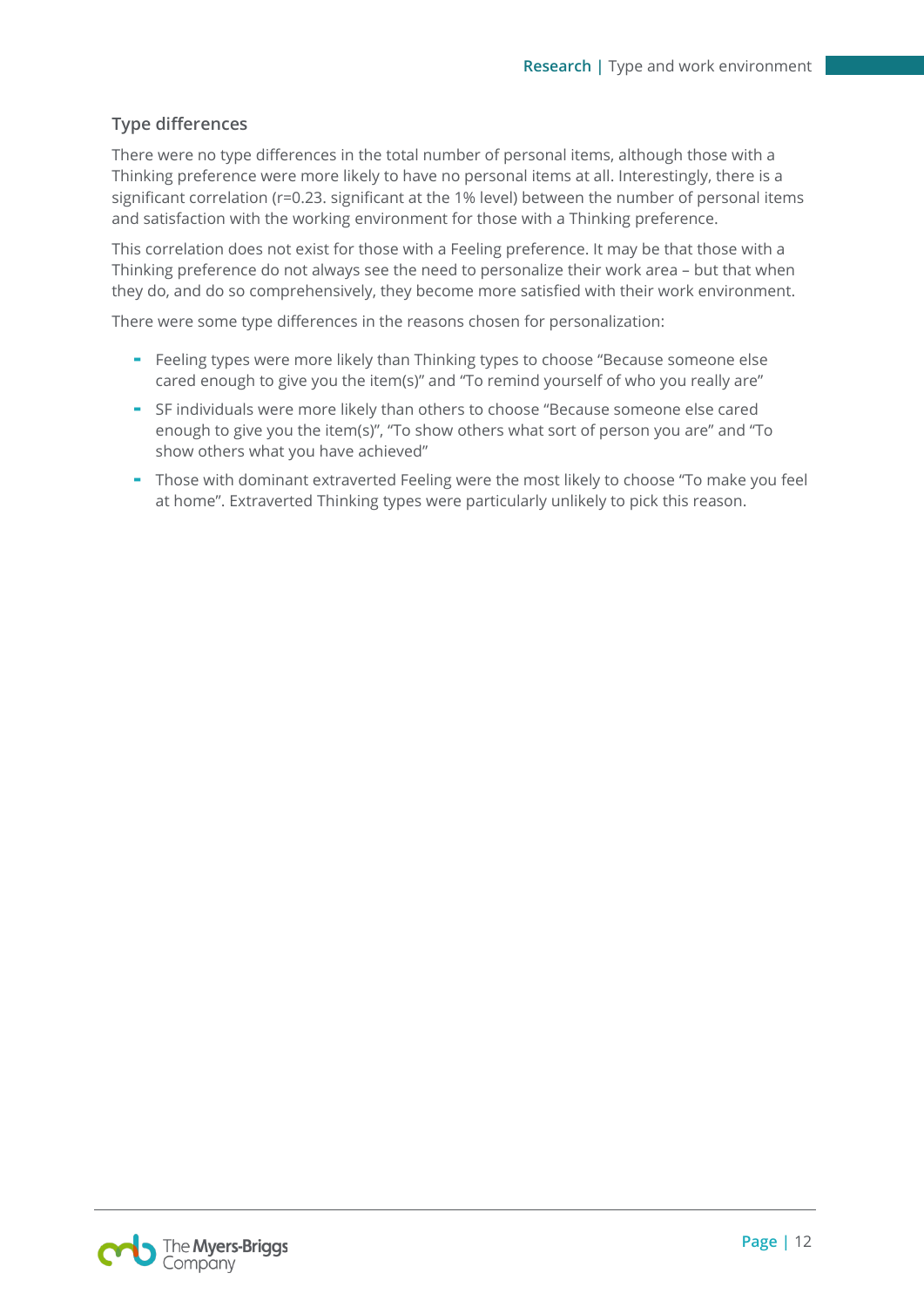# <span id="page-13-0"></span>**Aspects of the work environment**

### **Overview**

Respondents completed 24 questions relating to various aspects of the work environment. They rated each statement on a scale from 1 ("strongly disagree") to 5 ("strongly agree"). The chart shows the average score on each question.

|                                                                                               |     | <b>Average Rating</b> |     |                       |               |
|-----------------------------------------------------------------------------------------------|-----|-----------------------|-----|-----------------------|---------------|
| It is important that I have my own desk and working area                                      |     |                       |     |                       |               |
| It is important that offices are well-designed and aethestically pleasing                     |     |                       |     |                       |               |
| It is important to me that there is a "quiet area" somewhere in the office                    |     |                       |     |                       |               |
| I quite like a workplace that has something a bit quirky and different about it               |     |                       |     |                       | with          |
| For me, it is important that I am allowed to personalise my work area                         |     |                       |     |                       | agreed        |
| At work, I'm always on the go                                                                 |     |                       |     |                       |               |
| It's great when you work somewhere with lots of different colours and things to interact with |     |                       |     |                       | Mostly        |
| At work, I don't like to sit still at my desk for too long                                    |     |                       |     |                       |               |
| Having lots of people around distracts me from my work                                        |     |                       |     |                       |               |
| I enjoy working somewhere where there are lots of people                                      |     |                       |     |                       |               |
| It gives me a buzz when we get new gadgets, like a smart coffee machine or a 3D printer       |     |                       |     |                       |               |
| I'm happy where I am in my workplace; I wouldn't want to move elsewhere in the office         |     |                       |     |                       |               |
| I find that I need lots of storage space                                                      |     |                       |     |                       |               |
| The design and look of objects at work is as, or almost as, important as what they do         |     |                       |     |                       |               |
| It annoys me when people have messy, cluttered desks                                          |     |                       |     |                       |               |
| I prefer it when my manager's desk is in a different part of the office                       |     |                       |     |                       | of responses  |
| I like working near my manager                                                                |     |                       |     |                       | $\frac{8}{2}$ |
| I hate it when I have to move office, desk or location                                        |     |                       |     |                       |               |
| I really like the idea of a 'clear desk' policy                                               |     |                       |     |                       |               |
| I'm quite aware of the things that signify status in my office                                |     |                       |     |                       |               |
| I enjoy working with loud, extraverted people                                                 |     |                       |     |                       |               |
| I don't mind hot-desking                                                                      |     |                       |     |                       |               |
| When I'm working at my computer, I'll often wear headphones                                   |     |                       |     | Mostly disagreed with |               |
| It bothers me when someone has a bigger desk, a better location or a newer computer           |     |                       |     |                       |               |
| $\overline{2}$                                                                                | 2.5 | 3                     | 3.5 | 4                     | 4.5           |

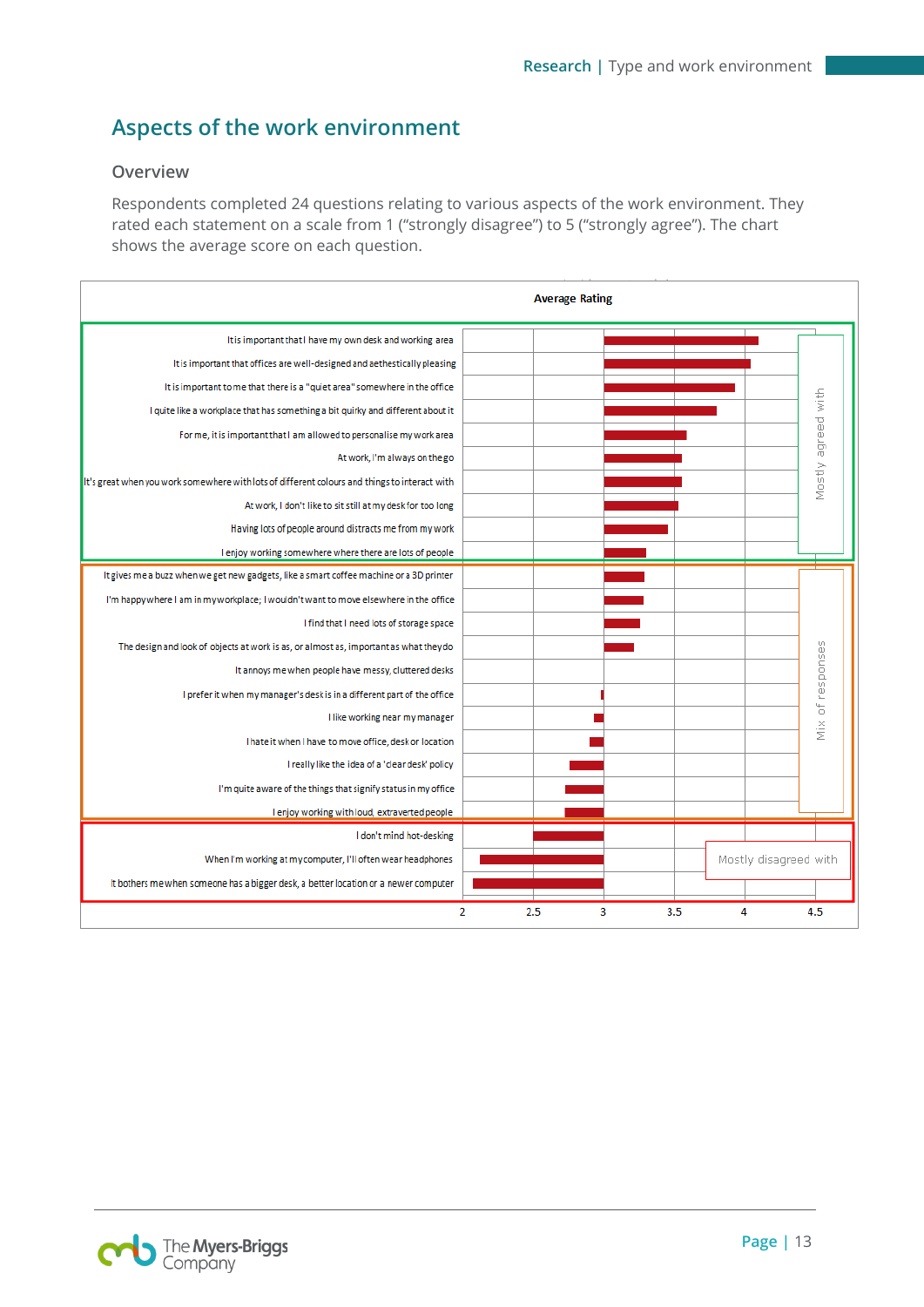## **Type differences**

The overall results show that there are some aspects of the workplace that are agreed on by almost everyone. For example, whatever their type, most people think that it is important to have their own desk and working area, and few people are particularly bothered when someone has a bigger desk, a better location or a newer computer than they do. Of course, there are type differences in people's views. For example, Introverts are on average even keener on having their own desk and working area than are Extraverts. The chart below shows the questions that demonstrate a statistically significant difference between E and I.



Although there are differences in degree, both Extraverts and Introverts want their own desk and working area, which they can personalize. Both like the idea of having a 'quiet area' in the office, and neither are particularly keen on hot-desking (although Introverts have a greater dislike of this). However, Extraverts are much less keen on sitting still at their desk and Introverts much more likely to be distracted by having lots of people around. Indeed, Extraverts enjoy working somewhere where there are lots of people around and don't mind working with loud, Extraverted people. Introverts don't really enjoy the former and positively dislike the latter.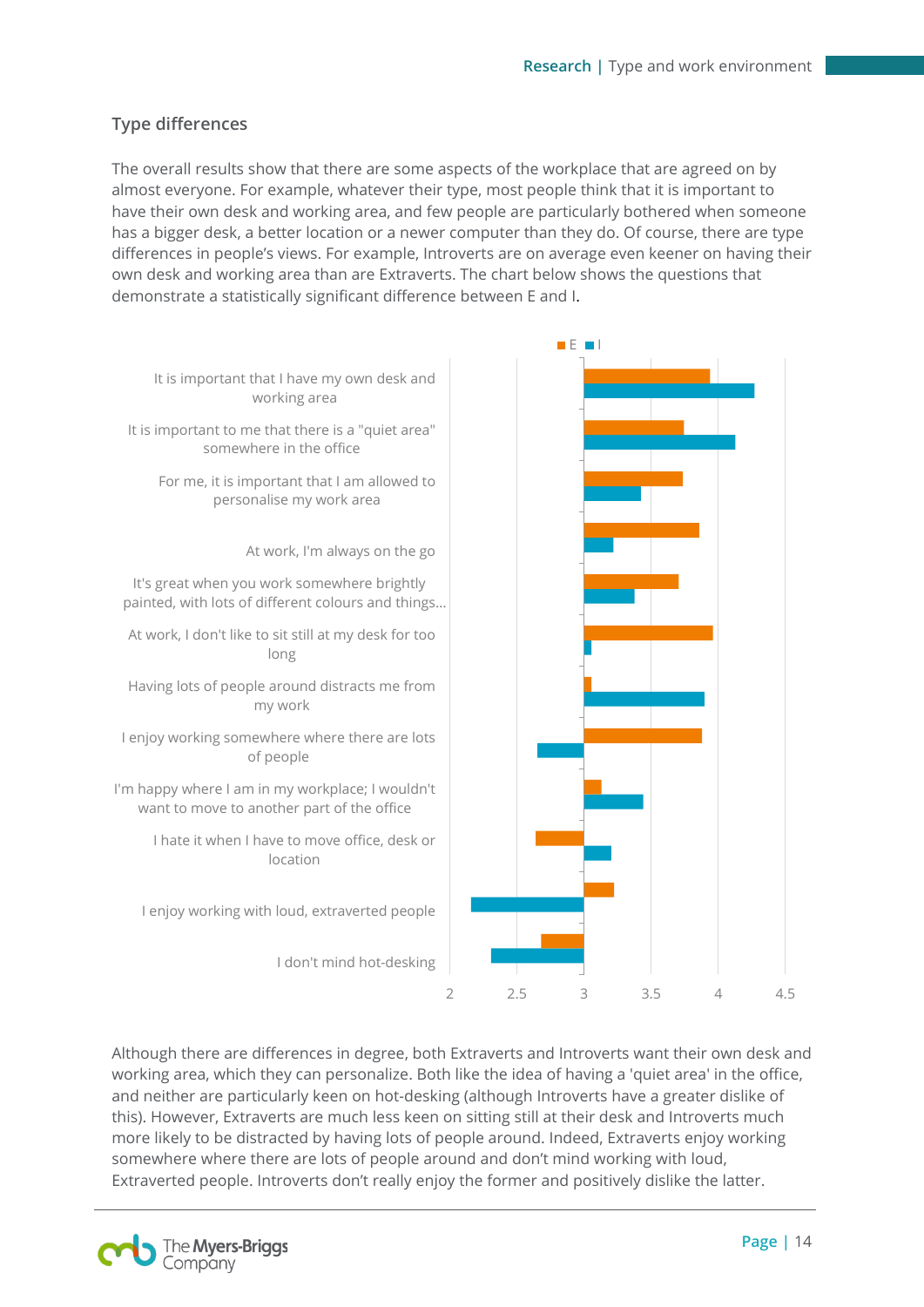There are fewer S–N differences. Those that do exist largely reflect the Intuition preference for the new and different.



For T–F, many of the results seem to reflect a greater appreciation of the aesthetics of the workplace on behalf of those with a Feeling preference.



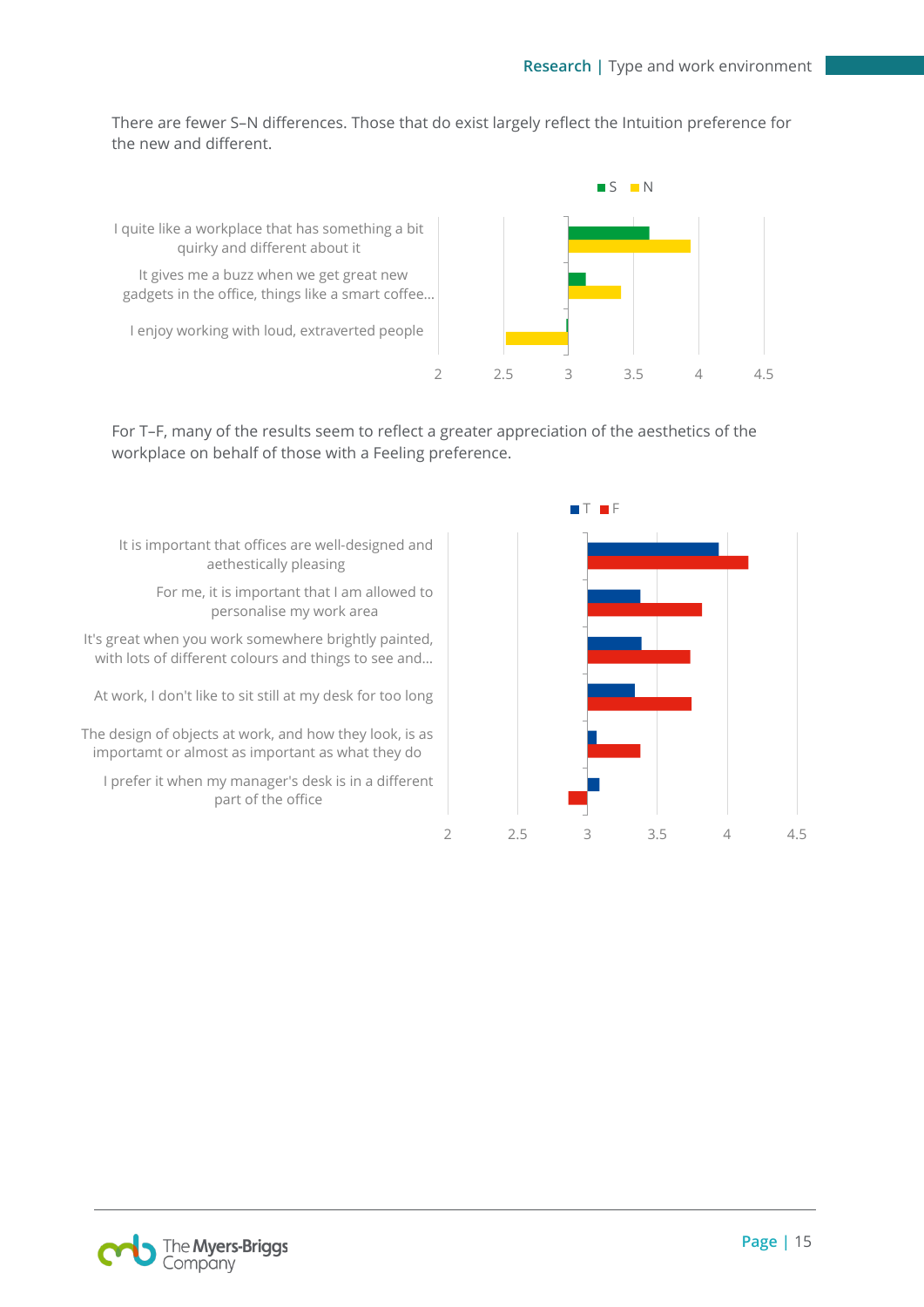The Judging–Perceiving dichotomy also shows a number of statistically significant differences. As with Extraversion and Introversion, some of these are differences of degree. For example, both types think it is important to have their own desk or working area, and neither like hot-desking, though those with a Judging preference are particularly keen on the former and particularly not keen on the latter.

More stark differences are, however, seen in views around tidiness in the office. People with a Perceiving preference are not keen on the idea of a 'clear desk policy'. Those with a Judging preference are ambivalent. Perceiving types are not annoyed when people have messy, cluttered desks, where Judging types typically are.





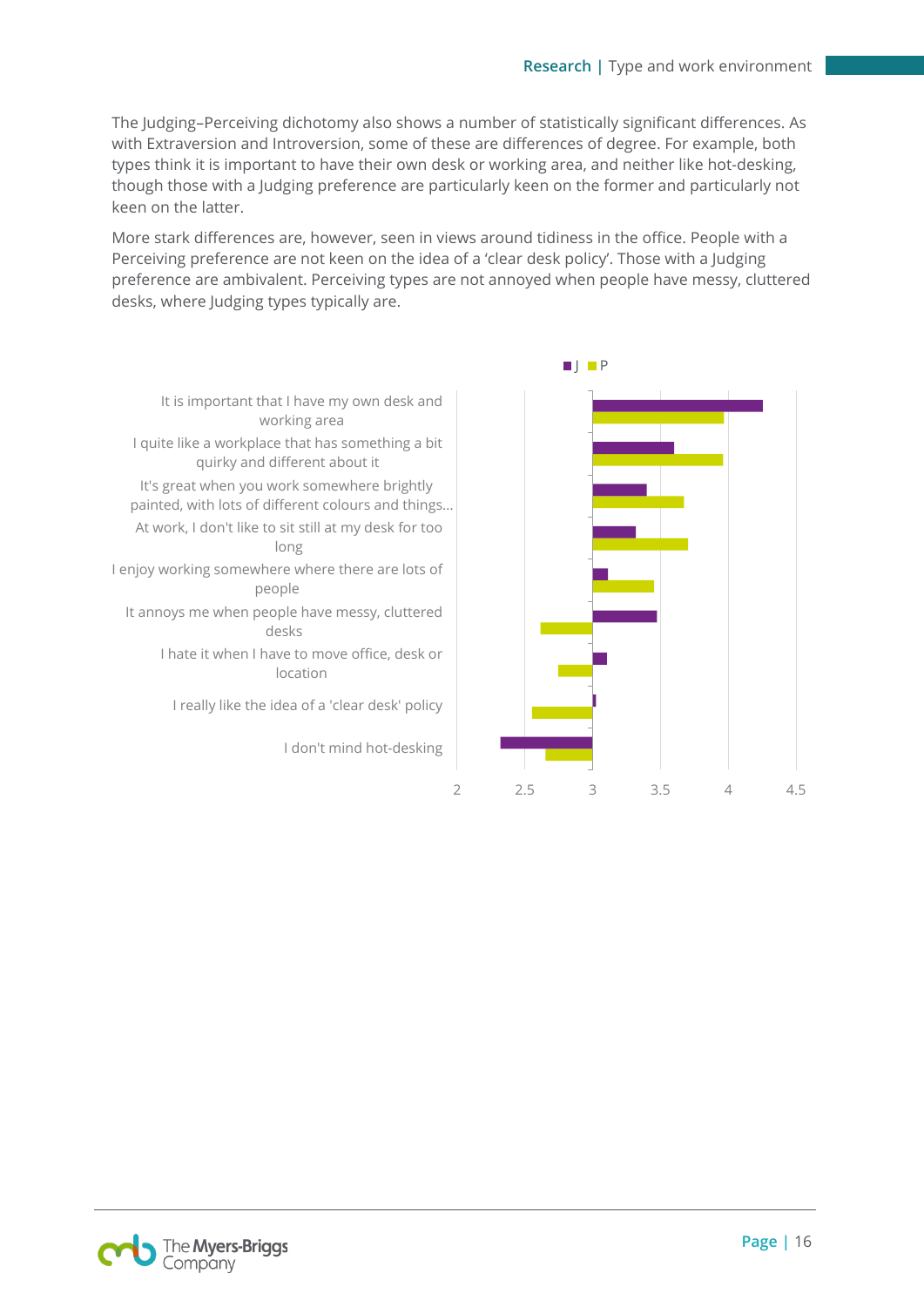# <span id="page-17-0"></span>**Applying the results of the research**

# <span id="page-17-1"></span>**Environmental factors leading to happier people**

### **General tips for a better workplace**

Different types have different likes and dislikes. However, this research suggests that there are several factors that generally may lead to greater satisfaction with the working environment, and often greater satisfaction with the job and greater happiness at work. These factors will either act in a positive way for everyone, or be positive for some types and neutral for others.

Some factors are outside an organization's control. For example, in our study, older respondents tended to be more satisfied with their job; older respondents with a Feeling or a Perceiving preference were also more satisfied with their work environment and happier at work. However, it is possible to compile a checklist of environmental improvements:

- Where possible, move away from large open-plan offices. Many organizations have openplan offices. This may be because of a belief that open-plan offices encourage greater communication, or because open-plan offices are seen as a more efficient or less expensive use of resources. However, in our study, those working in open-plan offices were among the least satisfied with their work environment. Introverts in particular did lot like the idea of an open-plan office. The data suggest that where possible, small shared offices may be the best solution. In some open-plan environments, it may be possible to give the 'feel' of a small shared office.
- Allow people to have their own desk or workspace in the office. Although particularly important for those with an Introverted or Judging preference, this is high on most people's list of desirable workplace features. Similarly, avoid hot-desking, if at all possible.
- Where possible, move away from workplaces with very large numbers of people. Those in workplaces with fewer people are on average more satisfied with their work environment, more satisfied with their job, and happier at work. This relationship exists across the whole group, but is particularly important for Introverts. Remember that Introverts make up about half of the general population.
- Let people personalize their work area. Those who are not allowed to do this are less satisfied with their work environment and report less job satisfaction.
- Pay attention to the appearance and aesthetics of the workplace. Although this is more important to some types than others, for many it does relate to satisfaction with the work environment and the job.
- Have a 'quiet area' somewhere in the workplace. Even Extraverts think that this is a useful feature.

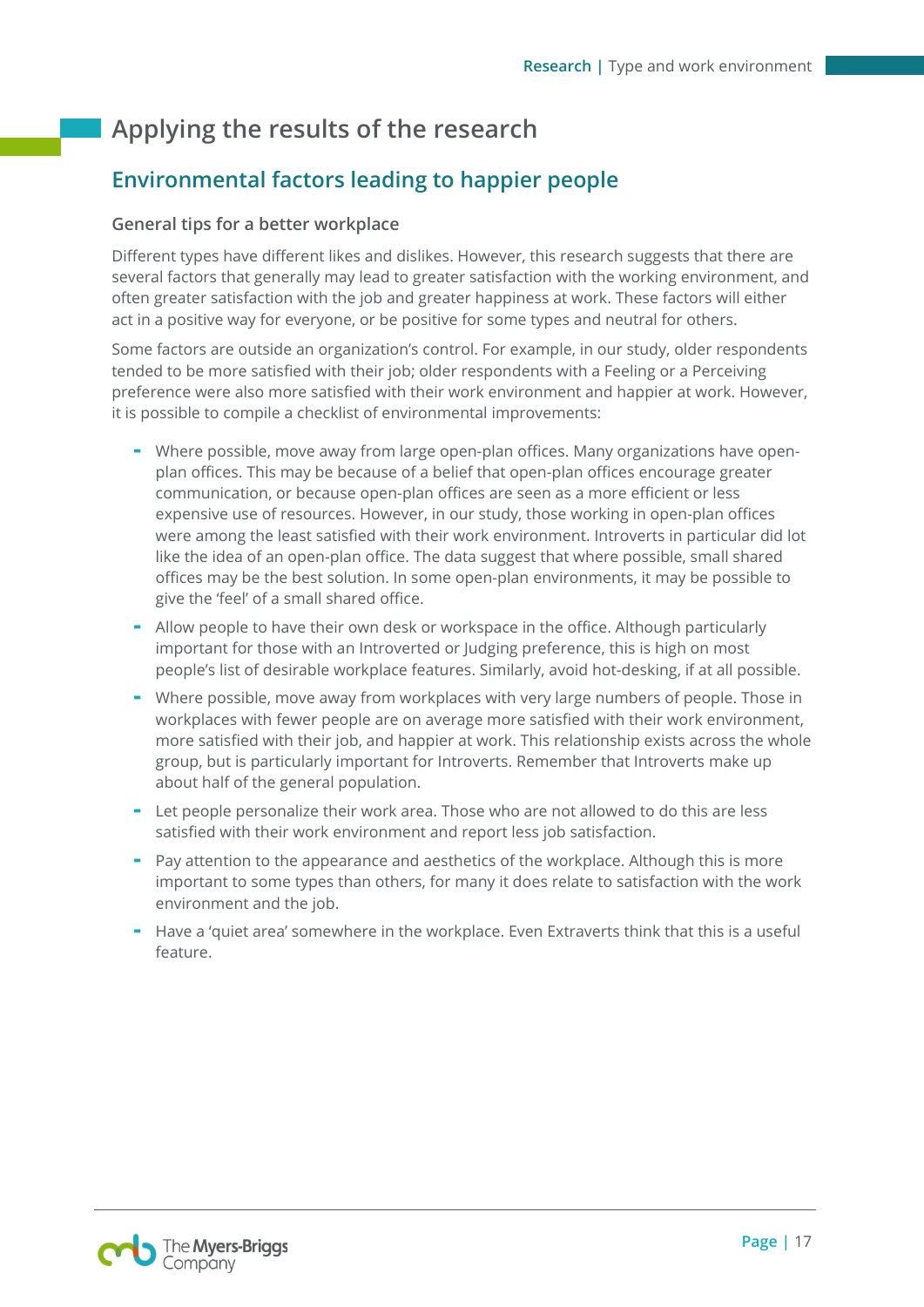### **Type-specific likes and dislikes**

Individual types have their particular likes and dislikes when it comes to the work environment. Listed below are the factors that differentiate between each favorite process.

#### **Introverted Sensing types (ISTJ, ISFJ):**

- Particularly dislike having to move office, desk or location
- Are not particularly impressed by having new gadgets in the office
- Don't mind having to sit still at their desk
- Particularly dislike the idea of hot-desking
- Are more likely than most to need lots of storage space
- Are particularly unlikely to want to move to another part of the office.

#### **Extraverted Sensing types (ESTP, ESFP):**

- Are the least likely to be distracted by having lots of people around. They really enjoy working somewhere where there are lots of people
- Enjoy working with loud, Extraverted people
- Are not overly concerned with having to move office, desk or location
- Dislike having to sit still at their desk for too long
- Are more likely than most to report that they're always 'on the go'.

#### **Introverted Intuition types (INFJ, INTJ):**

- Are (along with introverted Feeling types) the most likely to be distracted by having lots of people around. They also don't enjoy working where there are lots of people.
- Particularly dislike working with loud, extraverted people
- Enjoy having new gadgets in the office
- Are especially keen that there is a 'quiet area' somewhere in the office
- Are particularly unlikely to want to move to another part of the office.

#### **Extraverted Intuition types (ENTP, ENFP):**

- Are more likely than most to need lots of storage space
- Are particularly keen on a workplace that has something a bit quirky and different about it.

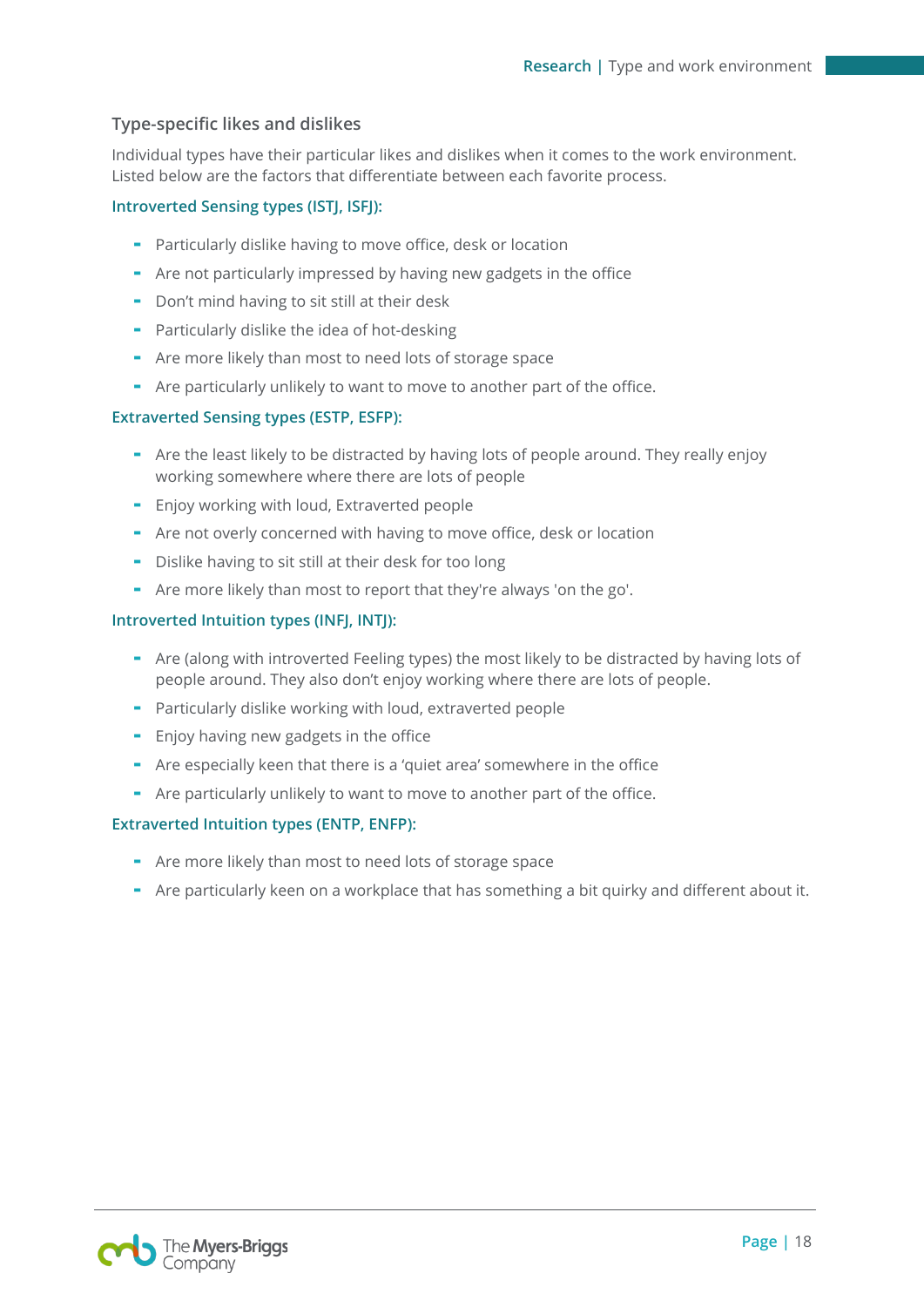#### **Introverted Thinking types (ISTP, INTP):**

- Are the least likely to be annoyed when people have messy, cluttered desks. If their own desk can be described in this way, they may struggle to see what others are concerned with. They particularly dislike the idea of a 'clear desk' policy.
- Think it as particularly important that they have their own desk and working area
- Don't mind having to sit still at their desk
- Are especially keen that there is a 'quiet area' somewhere in the office
- Are less likely than most to need lots of storage space.

#### **Extraverted Thinking types (ESTJ, ENTJ):**

- Are less concerned than most with having their own desk and working area
- Are more likely than most to report always being 'on the go'
- Enjoy working with loud, extraverted people.

#### **Introverted Feeling types (ISFP, INFP):**

- Are especially likely to think it is important that they are allowed to personalize their work area – and are likely to become demotivated if this is not the case. On average, they have eight personal items in their workspace. Extraverted Thinking or introverted Sensing colleagues or managers may not appreciate how important this is to these individuals.
- Are (along with introverted Intuition types) the most likely to be distracted by having lots of people around. They also don't enjoy working somewhere where there are lots of people.
- Dislike working with loud, extraverted people
- Are not particularly impressed by having new gadgets in the office
- Are especially keen that there is a 'quiet area' somewhere in the office.

#### **Extraverted Feeling types (ESFJ, ENFJ):**

- Feel that it is particularly important for them to have their own desk and working area
- Enjoy having new gadgets in the office
- Particularly dislike the idea of hot-desking.

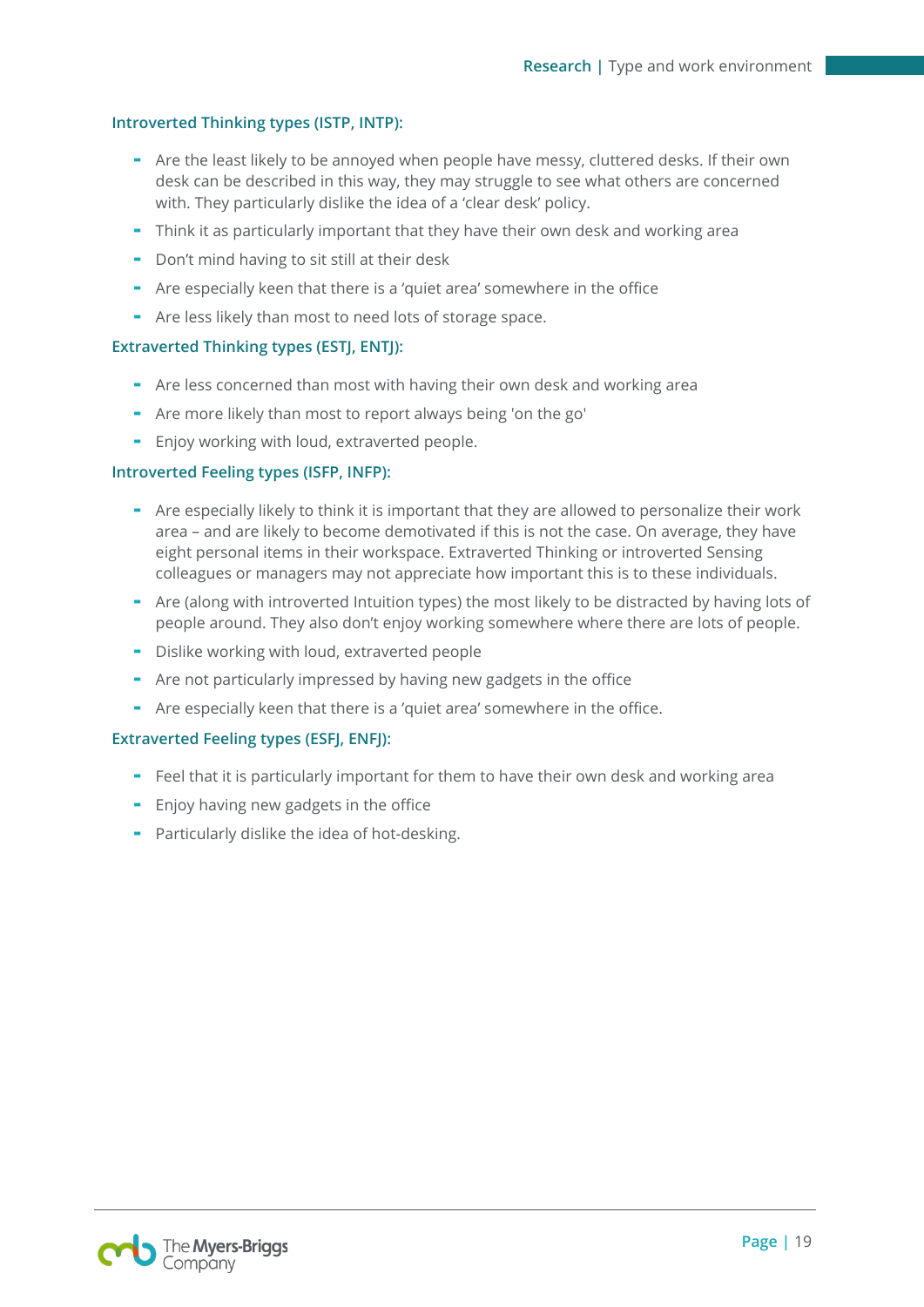## <span id="page-20-0"></span>**Introverts, job satisfaction and open-plan offices**

## **Open-plan offices and hot-desking**

In the 21st century, open-plan office working has become the norm. It was the most common form of office environment for the participants in our survey.

The adoption of open-plan working may have been driven in part by a perception that open-plan offices can facilitate communication and diminish the negative effects of rigid hierarchies in organizations. However, research suggests that any such benefits are outweighed by the negative effects of the open-plan environment (Kim & de Dear, 2013), such as noise levels, distraction, and lack of privacy. Indeed, in our survey, those working in an open-plan office were among the least satisfied with their work environment. Nevertheless, open-plan offices continue to increase in popularity in organizations, primarily for financial reasons (Leach & Clegg, 2011).

Cost is also a driver of the move to hot-desking. This is where a worker no longer has their own dedicated desk, but instead can use one of a number of desks, workstations or areas that they share in common with other workers. Hot-desking and similar shared workspace arrangements are becoming especially prevalent in places where space is expensive and at a premium. However, they can reduce job satisfaction and worker productivity. This may be because they have a negative effect on an employee's sense of security and their 'territory', both as an individual and as a member of a group, and of ownership of that part of the workplace that is 'theirs' (Vischer, 2008).

In our survey, neither open-plan working nor hot-desking were popular. Those working in an open-plan office were among the least satisfied with their working environment. 79% of the group agreed or strongly agreed with the statement "It is important that I have my own desk and working area" and 53% disagreed or strongly disagreed with the statement "I don't mind hotdesking". Where possible, then, companies should step back from these forms of office organization. Realistically, this will often not be possible, and here it will be important to allow workers to control their environment – for example, by allowing them to temporarily personalize their workspace. This specific accommodation is likely to be particularly appreciated by those with an introverted Feeling preference.

### **Are offices a toxic environment for Introverts?**

One of the findings of our survey was that, in general, Extraverts reported significantly higher levels of job satisfaction and happiness at work than did Introverts. One practical question, therefore, is this: is there anything about the design of the workplace that disadvantages Introverts? If so, how can this be improved?

Previous research (Allread & Marras, 2006) has shown that when an employee's personality is matched with the nature of their work environment, they are likely to report less anxiety and physical discomfort, and more job satisfaction and social support, than those employees where there is a mismatch. This may be a particularly important issue for Introverts, as it has been suggested that the modern office is 'designed for Extraverts' (Cain, 2012). Many of the trends in the modern office, while not always moving towards the preferences of Extraverts, certainly seem to be moving away from the preferences of Introverts:

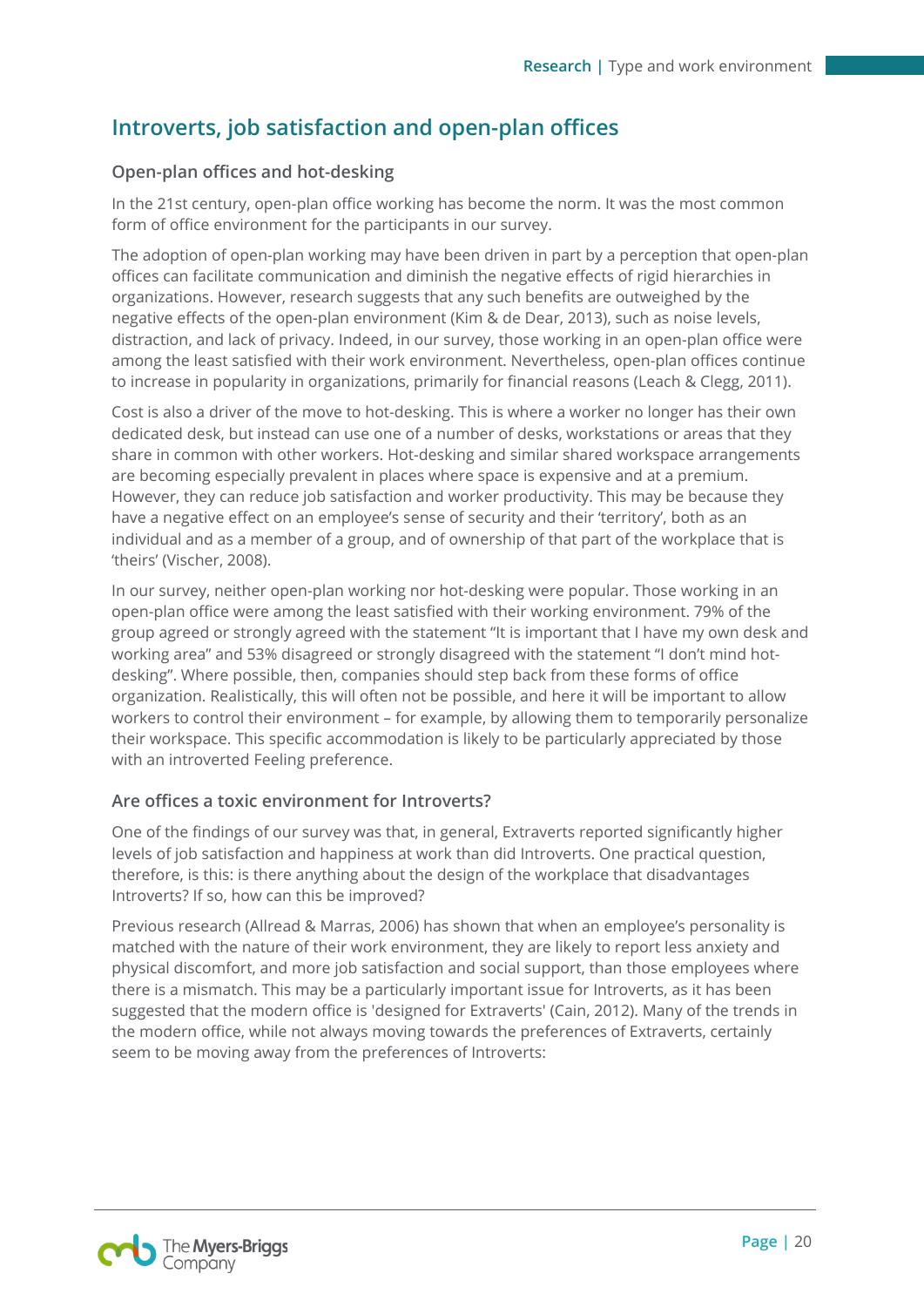| <b>Trend</b>                                                                   | <b>Extraversion-Introversion</b>                                                                                                                                                |
|--------------------------------------------------------------------------------|---------------------------------------------------------------------------------------------------------------------------------------------------------------------------------|
| More open-plan offices                                                         | Not popular with either Extraverts or Introverts, but<br>especially unpopular with Introverts                                                                                   |
| Lots of people around (in open-<br>plan offices)                               | More distracting for Introverts, especially if those people<br>can act in a loud, extraverted way.                                                                              |
| More hot-desking, desk-sharing<br>etc.                                         | Not popular with either Extraverts or Introverts, but much<br>less popular with Introverts. Those with an Introverted<br>Sensing preference particularly dislike this approach. |
| Not having one's own desk or<br>area; having to move location<br>in the office | Introverts dislike this; Extraverts are more ambivalent                                                                                                                         |

By creating a workplace that is arguably less conducive to job satisfaction and happiness at work amongst Introverts, organizations risk demotivating a significant part of the workforce. There are, however, a number of things that organizations can do to counteract the negative effects of the modern workplace on Introverts, including:

- Create 'quiet areas'. Extraverts are likely to appreciate these as well. Ensure that these can legitimately be used as individual quiet spaces and not just as 'meeting rooms'.
- Create the illusion of smallness and intimacy by careful attention to design and layout.
- Create spaces where Extraverts can behave in a loud, Extraverted way without distracting Introverts. Look at the way that 'traffic' moves around the office and place spaces in these areas where people will gravitate to.
- Don't move people's location without good, and clearly stated, reasons.
- Allow people to personalize their work area. In a hot-desking arrangement, ensure that there is the facility to do this.
- In general, create a 'blended office'. It may not be possible, for cost and other reasons, to move away from an open-plan office, but it should be possible, with careful attention to office layout and furniture design, to create offices with a mix of spaces that will allow both Extraverts and Introverts to flourish.

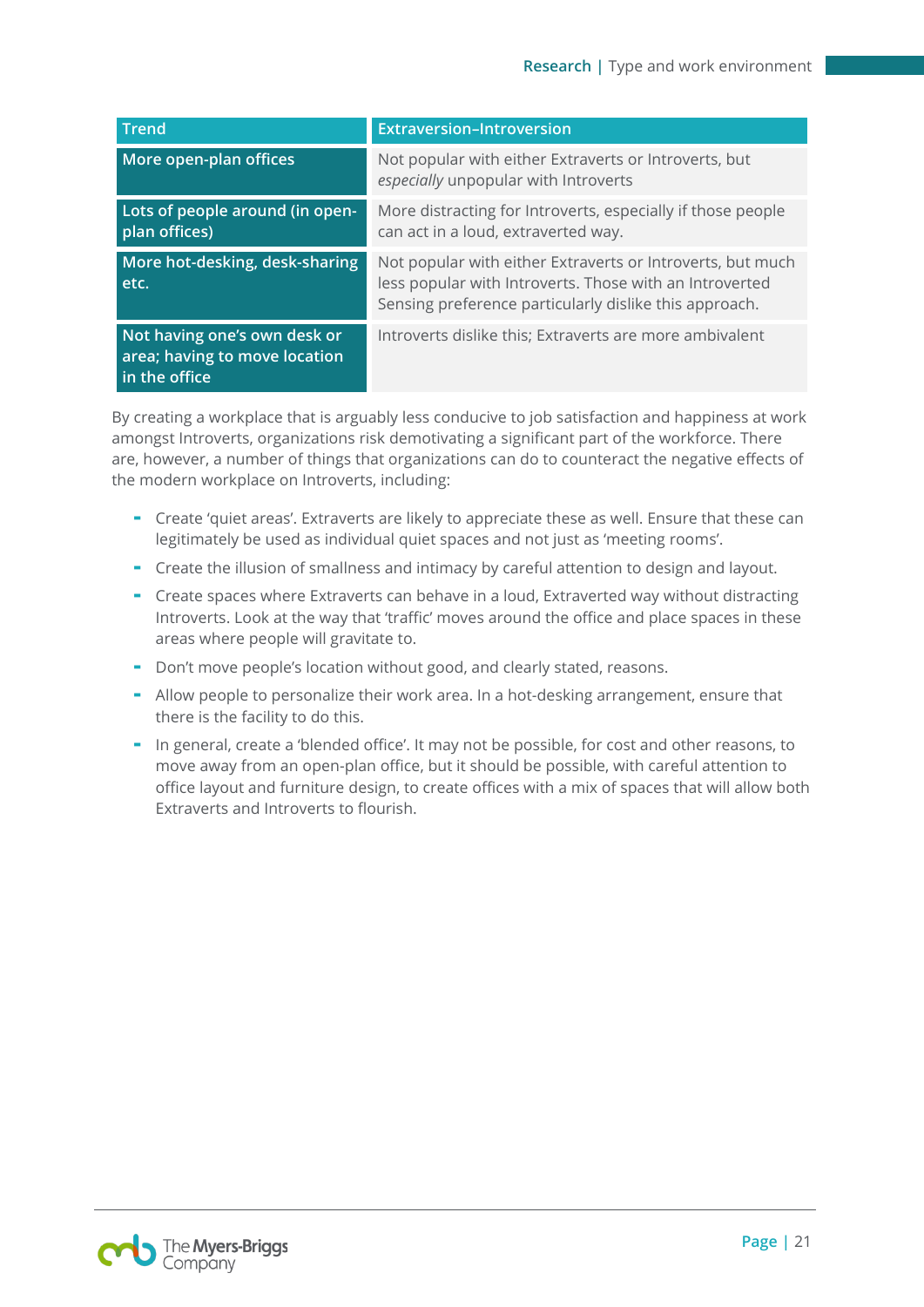## <span id="page-22-0"></span>**References**

- Allread, W., & Marras, W. (2006). Does personality affect the risk of developing musculoskeletal discomfort? Theoretical Issues in Ergonomics Science, 149-167.
- Byron, K., & Laurence, G. (2015). Diplomas, photos and tchotchkes as symbolic selfrepresentations; Understanding employees individual use of symbols. Academy of Management Journal, 58 (1), 298-323.
- Cain, S. (2012). Quiet: the power of Introverts in a world that can't stop talking. New York: Random House.
- Hedge, A. (1982). The Open-plan office; A systematic investigation of employee reactions to their work environment. Environment and Behaviour, 519-542.
- Kim, I., & de Dear, R. (2013). Worplace satisfaction; The privacy-communication trade-off in openplan offices. Journal of Environmental Psychology, 18-26.
- Leach, M., & Clegg, C. (2011). The Physical Environment of the Office: Contemporary and Emerging Issues. In G. Hodgkinson, & J. Ford, International Review of Industrial and Organizational Psychology (pp. 193-237). Chichester, UK: Wiley.
- OPP Ltd. (2011). MBTI Step I Instrument European Data Supplement. Oxford: OPP Ltd.
- Salter, D. W. (1995). Design and testing of the Environmental Personality Type Assessment. Journal of Psychological Type, 29-35.
- Vischer, J. (2008). Towards a Psychology of the Work Environment; Comfort, Satisfaction and Performance. In C. Grech, & D. Walters, Future Office: Design, Practice and Applied Research (pp. 25-31). Abingdon, UK: Taylor and Francis.
- Wells, M. M. (2000). Office clutter or meaningful personal displays: The role of office personalization in employee and organizational well-being. Journal of Environmental Psychology, 239-255.
- Williams, C., Armstrong, D., & Malcolm, C. (1985). The Negotiable Environment: People, White-Collar Work, and the Office. Ann arbor, Michigan: Facility Management Institute.

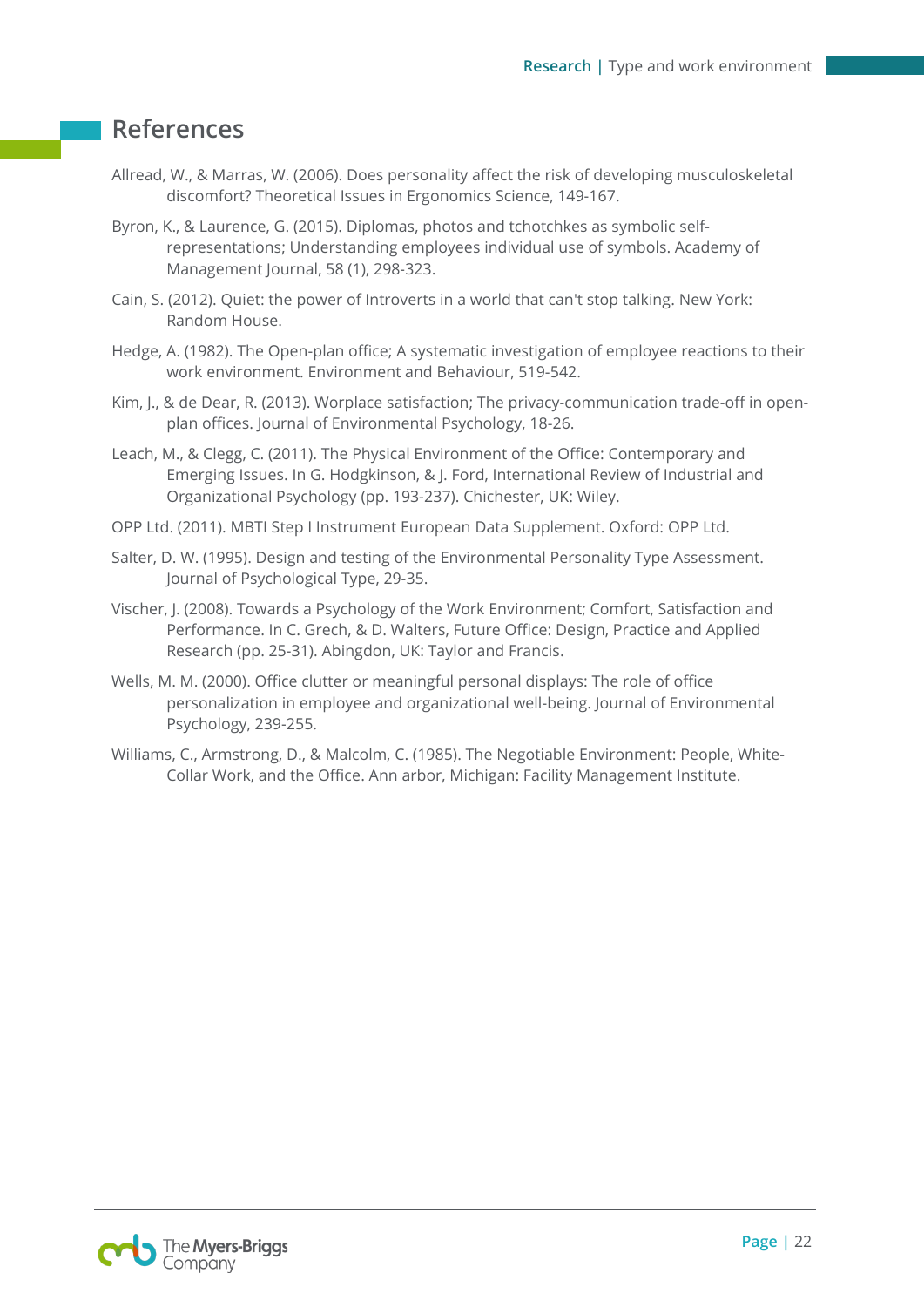# <span id="page-23-0"></span>**Appendices**

## <span id="page-23-1"></span>**Appendix 1: Respondent comments**

Everyone who responded to the survey was invited (but not obliged) to leave comments. Many comments were about the format of the survey, asking when the results would be available etc. However, several related to type and the environment. They are reprinted here.

### **ESFP:**

- I really like my manager... if I didn't, I suspect I'd answer differently. I minimize personal items because I desk share, but also because I don't want to be defined in the workplace by my family situation.
- I'm only happy with our open plan because they provided focus rooms where 40% of my work gets done. If we didn't have them, I'd be miserable!

#### **INTJ:**

- I'm an INTJ, but I can 'push' ENTJ at work so long as I can go hide in my office periodically.

#### **INFP:**

- I used to work in an office that had more than 10 people in it and was very unhappy. I asked to move to somewhere quieter and would have considered leaving if this could not have been found. I now share an office with 1 other person and she is part-time – perfect!

#### **ENFP:**

- Having lots of light and plants in the office is important to me. I already keep the door open to the open space, to stay connected.
- I have to hot-desk so am not able to have any personal items, which I miss. However I enjoy the opportunity to sit next to someone new every day.
- Replying to the statements I realized that working just two days has an effect on what I need from my work environment. I need more focus to get the job done. Before, I worked four days and I felt I had more time to 'play' in between tasks.
- I prefer a mixture when reading / planning / focusing, I need to work alone in a quiet space. When exploring / developing ideas / designing I need to be around people and bounce ideas of them. Other people's noise and enthusiasm distracts me when I need to be quiet, but I probably distract others when I'm in 'loud' mode. The social aspects of the team are important to me – I wouldn't want to be alone all the time.